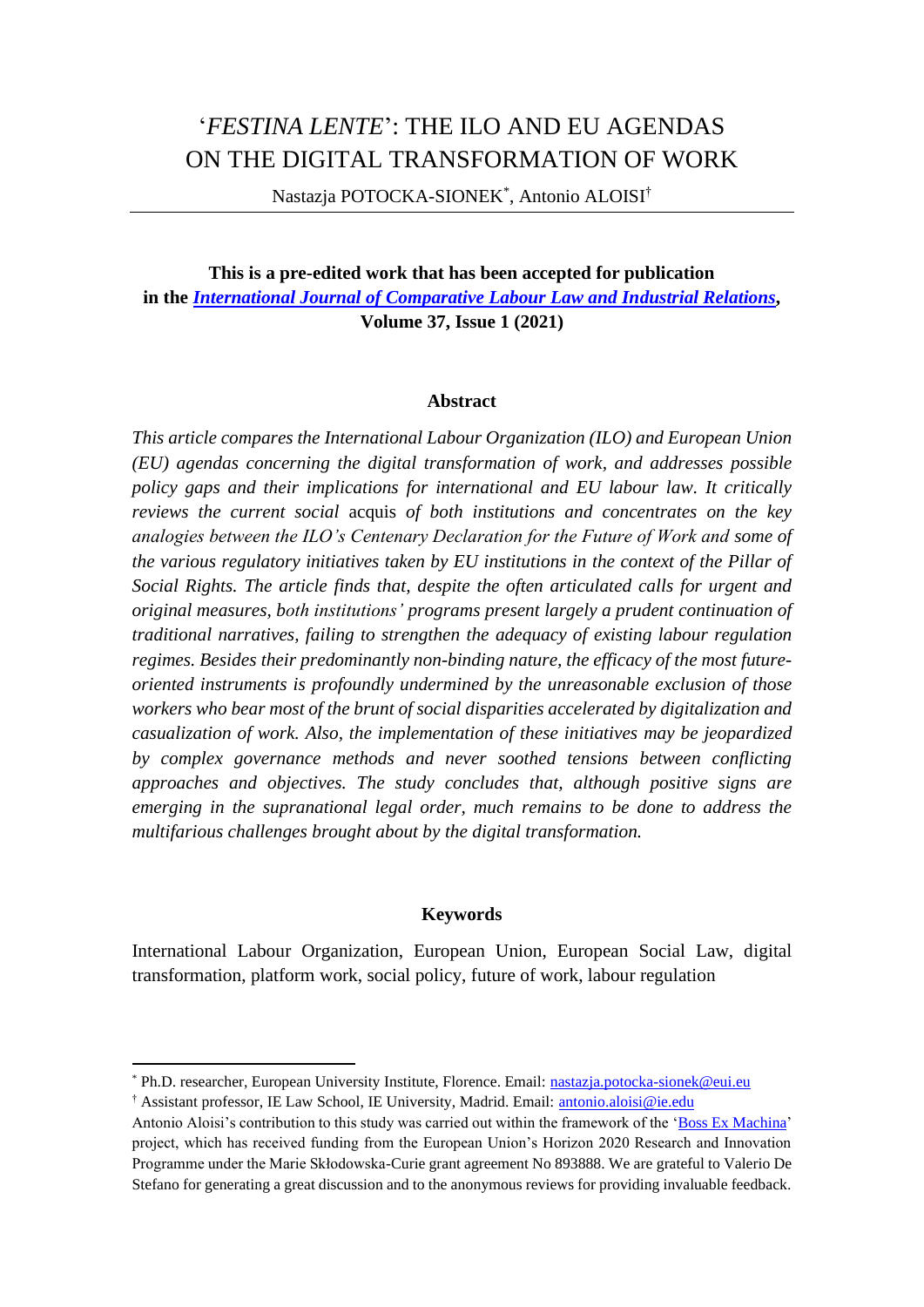#### 1. INTRODUCTION: NAVIGATING UNCHARTED LEGAL WATERS

The last decade will likely be remembered for the spectacular rise of digitally mediated work and the unprecedented development of robotics, algorithms, and artificial intelligence. In some cases, these transformational new realities represent a positive evolutionary leap, but more often they worsen pre-existing social vulnerabilities. These phenomena have complicated the longstanding problem of how socio-legal institutions should respond to changing patterns of work. In particular, the dynamics and volume of technological change have reignited discussions on the allegedly narrow scope of application of labour regulation, the adequacy of definitions of workers' legal status, and the sustainability of labour and social security paradigms.

Technology is forcefully reshaping the labour markets, accelerating global inequalities and intensifying power imbalances between management and labour. The transnational, deterritorialized and fragmented character of work organized through digital infrastructure strains the regulatory capacities of domestic legislators. Potent (tech) companies exploit legal loopholes, leading to regulatory arbitrage, social dumping, and a race to the bottom. Consequently, the need to envisage adequate supranational responses is critical on the agendas of the International Labour Organization (ILO) and the European Union (EU). Over the last couple of years, these institutions have acknowledged the vast potential brought about by technological progress, but also the urgency to 'correct' negative externalities that lead to profound vulnerabilities, social exclusion, and political resentment.

Both the ILO and the EU strongly advocate towards building an adaptable labour market and securing the rights of non-standard workers, who are often excluded from the scope of labour and social protection. The paramount objective of providing decent work for all and ensuring a 'human-centred approach' in the digital age has been at the core of the ILO's Future of Work Initiative – a major project launched to mark the centenary of the Organisation (2019). A key document is the Centenary Declaration for the Future of Work, adopted at the 108<sup>th</sup> International Labour Conference to chart a path for the next hundred years. At the European level, the goal of strengthening the social dimension of the EU has been notably reflected in the European Pillar of Social Rights (EPSR), as well as in the key initiatives of its roll-out, the main one being the new Directive 2019/1552 on transparent and predictable working conditions.

The present article critically examines these most recent supranational regulatory and policy initiatives and situate them in the *acquis* of both orders. We do not explore in detail the principal underlying phenomenon – new forms of work related to new technologies, such as work in the platform economy – a topic that has been extensively covered by scholars in the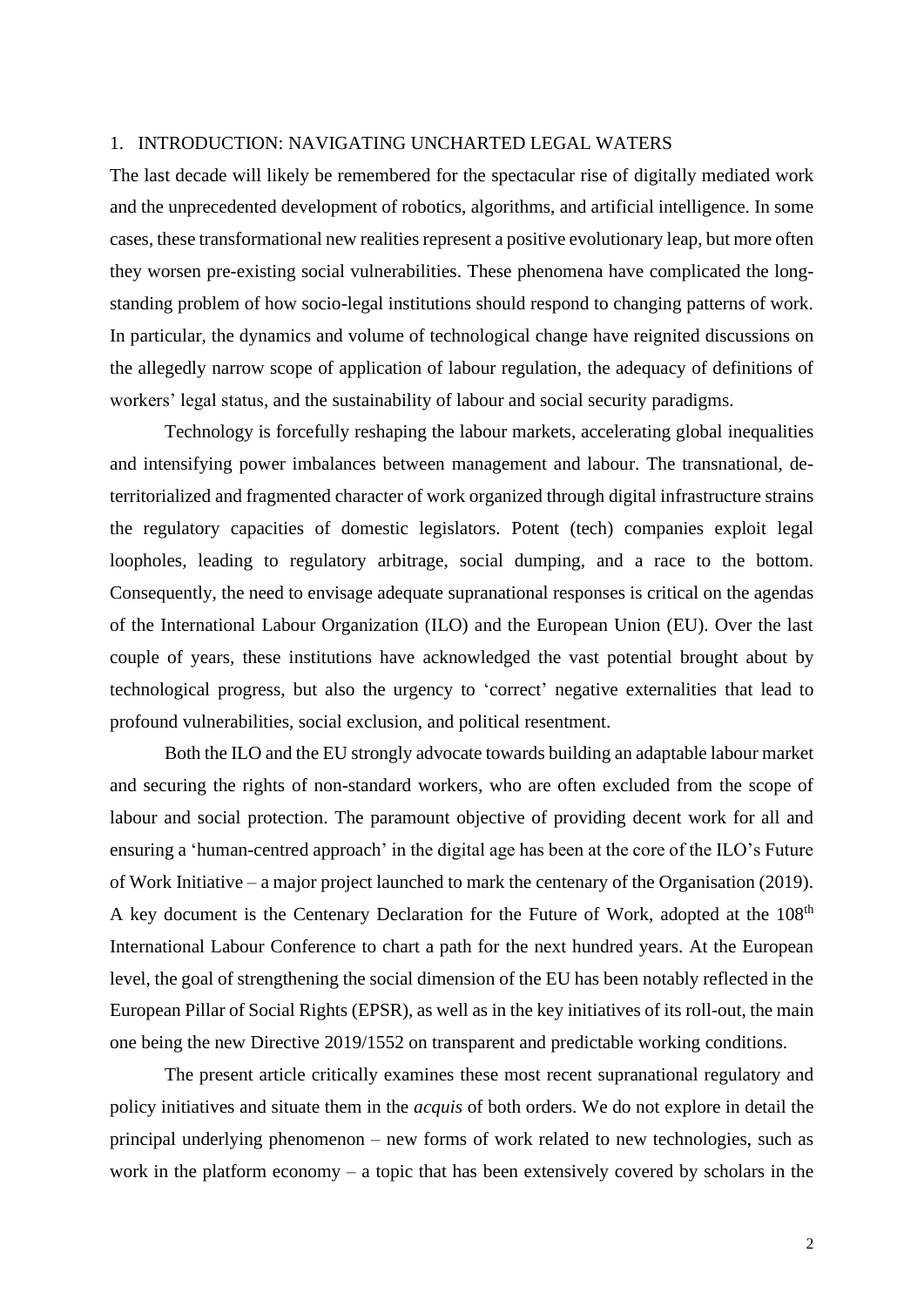last few years.<sup>1</sup> We argue, somewhat counterintuitively, that it makes little sense for regulators to focus merely on digitally driven forms of work. Rather, the immense challenge is to reinvent the socio-legal model by adopting more encompassing and elastic solutions instead of implementing exemptions that end up turning some work formats into low-cost alternatives. Indeed, labour scholars have long been warning against technological exceptionalism and piecemeal regulations. The agendas of the ILO and the EU are based on the premise that the downsides of the digital transformation should be countered by securing effective protection for the most unprotected workers. Yet, as we seek to demonstrate, the policy measures undertaken to renew the social contract for the digital age and to ensure the smooth functioning of labour markets can be summarized with the Latin oxymoron '*festina lente'* ('make haste slowly'). Both institutions' 'future of work' agendas<sup>2</sup>, despite having generated great expectations of sustainable, future-oriented solutions, could be more aptly described as 'today's work' agendas, presenting largely a prudent continuation of traditional narratives. This mismatch between vows and outcomes risks undermining the credibility of the institutional programs.

Hence, the overarching goal of our analysis is to address possible policy gaps and further implications for international and EU labour law, by exploring the lessons to be drawn from recent regulatory tendencies and taking into account the well-established yet delicate dialogue between the two legal orders.<sup>3</sup> Such a reflection is timely, especially now that the centenary celebrations have come to an end, and first steps have been taken to translate the provisions of the Declaration into action. What is more, the year 2019 was marked by implementation of several important developments following up on the EPSR. Understanding the key trajectories and anticipating the potential shortcomings of the policy narratives is especially vital also in the context of the COVID-19 crisis. This pandemic puts socio-legal foundations under extreme strain, urging us to test the suitability of the regulatory instruments yet again. <sup>4</sup> We hope that our

<sup>1</sup> Eurofound, *Employment and working conditions of selected types of platform work*, Luxembourg (2018); Valerio De Stefano, *The rise of the just-in-time workforce: On-demand work, crowdwork, and labor protection in the gigeconomy,* 37 Comp. Lab. L. & Pol'y J., 461–71. For more recent accounts, see also Jerzy Wratny & Agata Ludera-Ruszel, eds., *New Forms of Employment: Current Problems and Future Challenges* (Springer Fachmedien Wiesbaden 2020); Jamie Woodcock & Mark Graham, *The Gig Economy: A Critical Introduction* (Polity 2020). For a comparative account of various domestic polices *see* Isabelle Daugareilh, Christophe Degryse, & Philippe Pochet, *The Platform Economy and Social Law: Key Issues in Comparative Perspective*, ETUI Research Paper-Working Paper (2019).

<sup>&</sup>lt;sup>2</sup> We use this term in the article to describe both the ILO's Future of Work Initiative, as well as the various EU policy and regulatory measures tackling the digitalisation and the 'future of work' broadly speaking.

<sup>4</sup> Nicola Countouris, Valerio De Stefano, Keith Ewing, & Mark Freedland, *Covid-19 Crisis Makes Clear a New Concept of 'Worker' Is Overdue* (2020)[, https://bit.ly/3cGEbQk.](https://bit.ly/3cGEbQk)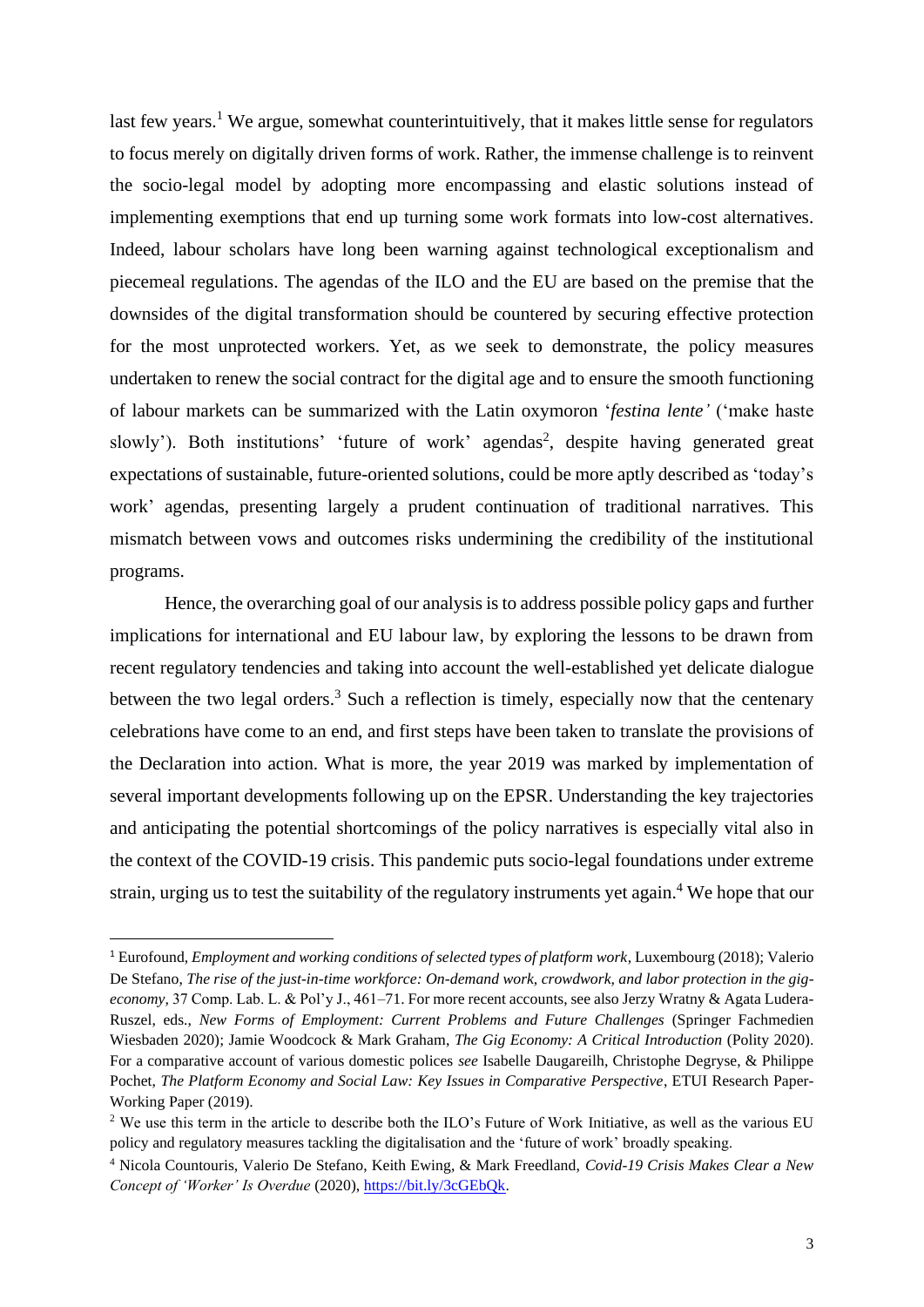contribution will inform the debate on policy intervention and multilateral collaboration needed at the supranational level.

The article proceeds as follows. After this introduction, Section 2 sets the stage for an analysis of the recent agendas of the ILO and the EU*.* It situates the present call for urgent and decisive responses to the digital transformation within the context of well-established policies undertaken to adjust to a constantly evolving socio-legal landscape. Section 3 examines a set of core initiatives recently launched by these two institutions: the ILO's Centenary Declaration on the Future of Work; the EU's EPSR and, more specifically, Directive 2019/1552. These are, of course, broad instruments addressing a wide range of issues that fall outside the scope of our analysis. We intend to distil from them the points related to the digital transformation without losing sight of the broader context. Section 4 critically inquires whether *enough* effort was made to respond to the profound transformations of work. The evaluation focuses on four core points: (1) the originality of the measures; (2) the legal force of the new instruments and the specificity of governance methods; (3) the relevance of a collective governance and social dialogue to regulate new forms of work in the digital age; and (4) the credibility of a shift towards a universal model of worker protection. Section 5 concludes that, despite positive signs emerging in the supranational legal order, there is a lot more to be done to address the multifarious and complex challenges posed by the digital transformation of work*.* It also reflects on the prospects of tightening the multilateral cooperation between both institutions.

#### 2. DIAGNOSES OF SOCIAL INSTITUTIONS AND CALLS FOR A REFORM

*[T]he ILO's Centenary coincides with the most profound and transformative process of change in the world of work that it has seen throughout its history. (…) And so, we are not called then to review or revise, or even to add, to the objectives which the ILO was established to pursue, this great social contract for peace and social justice. But we certainly do need to subject to rigorous examination exactly how we intend to realize these objectives.*

> —ILO Director-General Guy Ryder, addressing the delegates to the 108<sup>th</sup> International Labour Conference in June 2019<sup>5</sup>

*The European social model has been a success story and has made Europe a worldclass place to live and work. (…) With the European Pillar of Social Rights the EU* 

<sup>5</sup> *See* <https://bit.ly/2ZiiPom>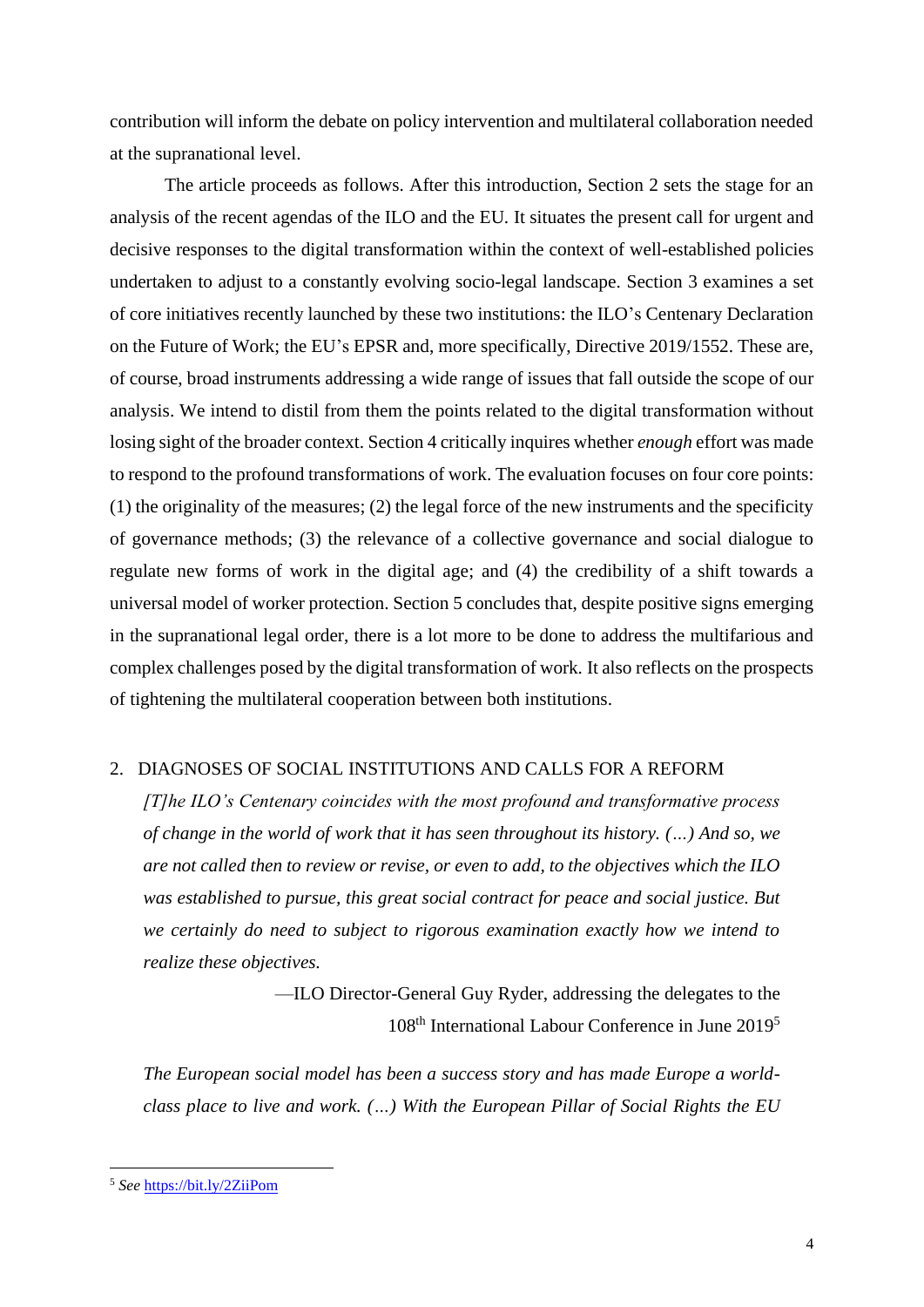*stands up for the rights of its citizens in a fast-changing world. (…) In times of deep change – whether in life or in politics – it is only natural to come back to what defines you and to what holds you together.*

> —Jean-Claude Juncker, then President of the European Commission, proclaiming the EPSR in November 2017<sup>6</sup>

These quotations encapsulate the core question that the ILO and the EU have been faced with in recent years, namely the adequacy of existing labour law regimes in view of the ongoing transformation. Both organizations have been vocal about the critical need to respond to the key 'megatrends' reshaping the modern world of work. Technological advance, often referred to under tantalizing labels such as the 'Fourth Industrial Revolution', is considered one of the principal drivers of change, together with globalization, climate change, and demographic shift.<sup>7</sup> It is undeniable that digitalization dramatically changes working patterns and spurs new forms of employment that arguably escape the regulatory paradigm of standard employment. At the very least, the catalyst effect of digitalization can be considered a '*genuine novelty*'. 8 The same can hardly be said, however, about the increasing ambiguity of employment classification of many digitally mediated work arrangements and the growing hurdles regarding the applicability of labour standards. These are 'old', one may even say 'typical', issues related to 'atypical' employment that are undergoing a resurgence.<sup>9</sup>

Over the past decades, both the ILO and the EU have proved capable of providing legislative mechanisms to adapt to flexibilization, tertiarization, and casualization of work.<sup>10</sup> Various ILO instruments have responded to the proliferation of non-standard employment relationships, including the Part-Time Work Convention, 1994 (No. 175), the Home Work Convention, 1996 (No. 177), and the Private Employment Agencies Convention, 1997 (No.

<sup>6</sup> *See* [https://ec.europa.eu/cyprus/news/20171117\\_en](https://ec.europa.eu/cyprus/news/20171117_en)

<sup>7</sup> The other phenomena referred to by the ILO as 'megatrends' are globalization, demographic shift, and climate change. For an overview of these trends, *see Inception Report for the Global Commission on the Future of Work* (International Labour Office – Geneva 2017). Similarly, the OECD has recognized demographic change, globalization, and the digital revolution as three major forces driving the change of the world of work; *see* Stefano Scarpetta, *What Future for Work?* 305 OECD Observer Q1 (2016).

<sup>8</sup> Matthew Finkin, *Beclouded Work, Beclouded Workers in Historical Perspective*, 37 Comparative Labor Law and Policy Journal 617 (2016). For a general discussion of what is 'new' and what is 'old' in the gig economy, *see*  e.g., Jeremias Prassl, *Humans as a Service: The Promise and Perils of Work in the Gig Economy* (Oxford 2018).

<sup>9</sup> Judy Fudge, *The Legal Boundaries of the Employer, Precarious Workers, and Labour Protection*, in *Boundaries and Frontiers of Labour Law: Goals and Means in the Regulation of Work*, 297–315 (Davidov & Langille eds. Hart 2006).

<sup>&</sup>lt;sup>10</sup> Eurofound, *Labour Market Change: Trends and Policy Approaches Towards Flexibilisation*, Challenges and Prospects in the EU series (Publications Office of the European Union 2020).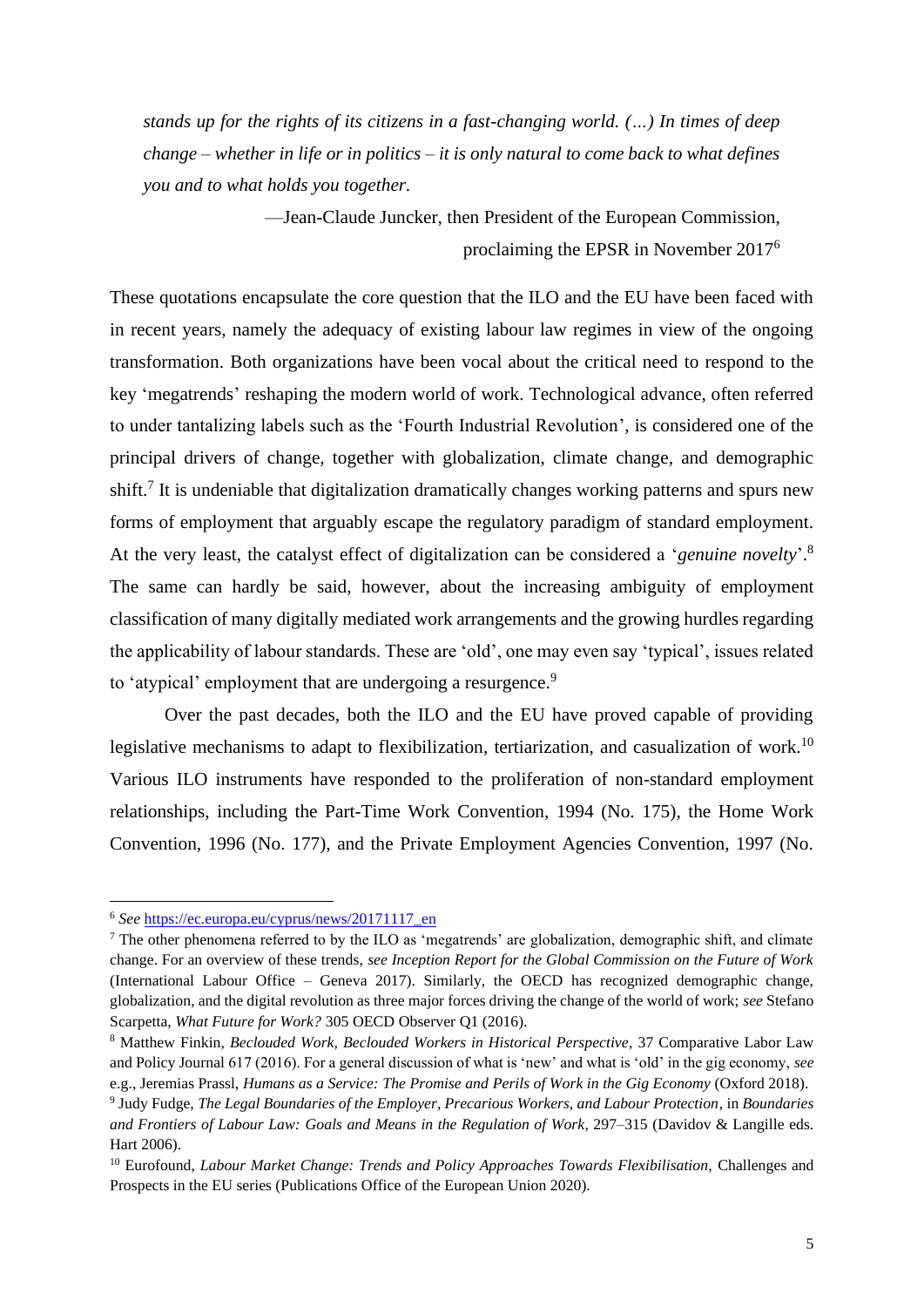$181$ ).<sup>11</sup> To regulate the 'first wave' of de-standardization of employment relationships, the EU adopted three directives on so-called atypical employment: Directive 97/81 of 15 December 1997 concerning the Framework Agreement on part-time work, Directive 1999/70 of 28 June 1999 concerning the Framework Agreement on fixed-term work, and Directive 2008/104 of 19 November 2008 on temporary agency work. The central, dual rationale behind these instruments is 'to improve quality of these forms of employment<sup>'12</sup> and avoid discrimination by approximating the legal situation of non-standard workers to that of standard employees working in the same undertaking. However, in an increasingly heterogeneous environment and due to a plethora of domestic exceptions, the model of 'comparative fairness' may fail to offer solid guarantees for groups of workers once considered peripheral or even residual, and now representing a growing and essential constituent of the global workforce.<sup>13</sup> One of the key limitations of this approach lies in the narrow and static personal scope of these instruments, which is inextricably linked to the existence of the employment relationship.<sup>14</sup> Moreover, this strategy has perpetuated dualism between different employment forms, leaving too many aspects inferiorly regulated.<sup>15</sup>

Recent years have amply revealed fundamental weaknesses in the moderate attempt to promote diversity in employment while seeking to regulate the forms of work resulting from this exception-to-rule approach.<sup>16</sup> As non-standard work has been 'normalized', not to say promoted, to increase employment rates and market competitiveness,<sup>17</sup> continued endeavours have been made towards a more comprehensive application of rights and standards. Both supranational institutions have been trying to expand the 'gateway' to the protective ambit of

<sup>11</sup> ILO, *Non-Standard Employment around the World: Understanding Challenges, Shaping Prospects*, 323–35 (International Labour Office 2016).

<sup>12</sup> Mark Bell, *Between Flexicurity and Fundamental Social Rights: The EU Directives on Atypical Work*, 1 European Law Review 31–48 (2012).

<sup>&</sup>lt;sup>13</sup> In a case concerning an 'on-demand contract', the Court of Justice of the European Union (CJEU) ruled that there was no 'comparator' in the enterprise because all the full-time workers had fixed hours and were obliged to perform the work without being allowed to refuse it. Case C-313/02, *Nicole Wippel v Peek & Cloppenburg GmbH & Co. KG* [2004] [ECLI:EU:C:2004:607.](http://curia.europa.eu/juris/liste.jsf?language=en&num=C-313/02) For an analysis of the limitations of this approach, *see* Anne Davies, *Regulating Atypical Work: Beyond Equality*, in *Resocialising Europe in a Time of Crisis,* ch. 11 (Countouris & Freedland eds. CUP 2013).

<sup>14</sup> Nicola Countouris, *EU Law and the Regulation of 'Atypical' Work*, in *Research Handbook on EU Labour Law*, 253 (Bogg, Costello, & Davies eds. Edward Elgar 2016).

<sup>15</sup> Simon Deakin, *New forms of employment: Implications for EU-law–The law as it stands* (European Labour Law Network –  $7<sup>th</sup>$  Annual Legal Seminar, The Hague, 2014).

<sup>16</sup> Miriam A. Cherry & Antonio Aloisi, *Dependent Contractors in the Gig Economy: A Comparative Approach*, 66 American University Law Review 635–89 (2017).

<sup>17</sup> Jill Rubery et al., *Challenges and Contradictions in the "Normalising" of Precarious Work*, Work, 32 Employment and Society 509–27 (2018).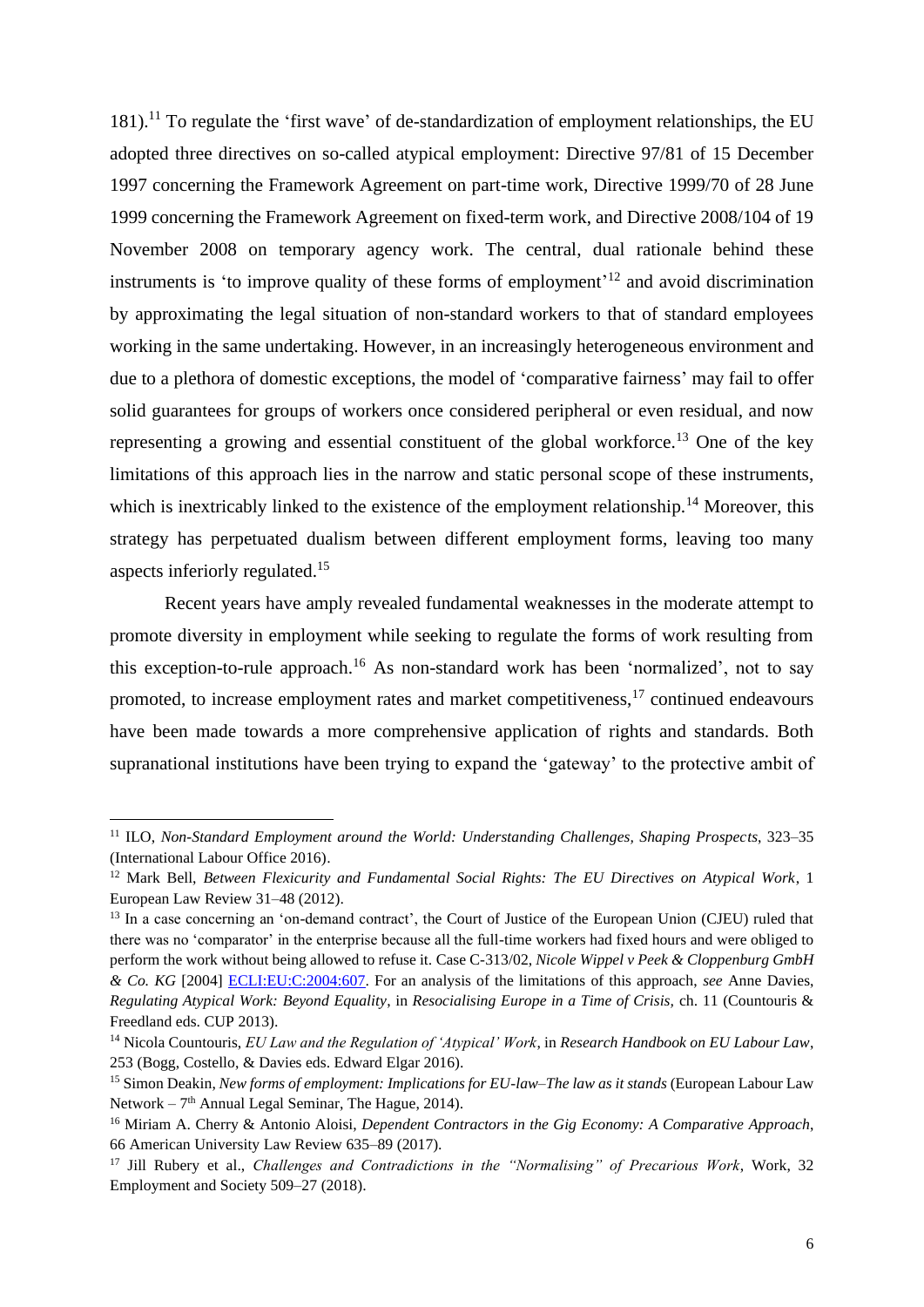labour law by stretching the notion(s) of employment – a method achieving attention and consensus. The Employment Relationship Recommendation, 2006 (No. 198) makes it clear that the determination of whether an employment relationship exists should be guided primarily by the concrete facts relating to the performance of work and the remuneration of the worker, regardless of how the contract describes it and in an attempt to mitigate the risk of misclassification.<sup>18</sup> Similar considerations apply to determining the scope of EU labour law, given the apparently expansive, yet field-specific, interpretation of the concept of 'worker' by the Court of Justice of the European Union (CJEU).<sup>19</sup> A detailed analysis of these questions is beyond the scope of this article; suffice it to say that despite enduring efforts to apply a broad understanding of the employment relationship, the paradigm of labour protection of exclusively those in an employment relationship may prove narrow and consequently ineffective.

Concomitantly, increasing emphasis has been put on decoupling protection from the sole status of employment. The Declaration on Fundamental Principles and Rights at Work (1998) elevated a set of labour standards to the rank of fundamental rights and principles applying to *all* workers, regardless of their legal or contractual classification.<sup>20</sup> Another softlaw initiative, the Decent Work Agenda (1999), established four principles that have guided the ILO policies ever since: the promotion of rights at work; employment; social protection; and social dialogue.<sup>21</sup> Crucially, the concept of decent work set out by this agenda has not been limited to employment, but covers all the ways that people contribute to society and the economy, including informal work, unpaid work, and self-employment. The Decent Work Agenda has been institutionalized in the Declaration on Social Justice for a Fair Globalisation (2008). Yet this bold recognition of the universal nature of the core labour standards, and the

<sup>&</sup>lt;sup>18</sup> Para. 9, Employment Relationship Recommendation, 2006 (No. 198). The relevance and application of this recommendation in the changing world of work has been well covered in the Report of the Committee of Experts, ILC109/III(B) – [Promoting Employment and Decent Work in a Changing Landscape,](https://www.ilo.org/wcmsp5/groups/public/---ed_norm/---relconf/documents/meetingdocument/wcms_736873.pdf) in particular pp. 81–146.

<sup>&</sup>lt;sup>19</sup> The notion of worker settled by the Court of Justice of the European Union, developed primarily within the framework of the free movement of workers, is that 'for a certain period of time a person performs services for and under the direction of another person in return for which he receives remuneration'. Case C-393/10, *Dermod Patrick O'Brien v Ministry of Justice* [2012] [ECLI:EU:C:2012:110;](http://curia.europa.eu/juris/liste.jsf?num=C-393/10&language=EN) Case C-147/17, *Sindicatul Familia Constanţa e a. contro Direcţia Generală de Asistenţă Socială şi Protecţia Copilului Constanţa* [2018[\] ECLI:EU:C:2018:926.](http://curia.europa.eu/juris/liste.jsf?oqp=&for=&mat=or&lgrec=it&jge=&td=%3BALL&jur=C%2CT%2CF&num=C-147%252F17&page=1&dates=&pcs=Oor&lg=&pro=&nat=or&cit=none%252CC%252CCJ%252CR%252C2008E%252C%252C%252C%252C%252C%252C%252C%252C%252C%252Ctrue%252Cfalse%252Cfalse&language=en&avg=&cid=709545http://curia.europa.eu/juris/liste.jsf?num=C-147/17) 'Direction', in the CJEU's jurisprudence, may also refer to tenuous elements of control and subordination. Case C-232/09, *Dita Danosa v LKB Līzings SIA* [2010] [ECLI:EU:C:2010:674.](https://eur-lex.europa.eu/legal-content/EN/TXT/?uri=CELEX%3A62009CJ0232)

 $20$  These 'core', universally applicable principles are (1) freedom of association and the effective recognition of the right to collective bargaining; (2) the elimination of all forms of forced or compulsory labour; (3) the effective abolition of child labour; and (4) the elimination of discrimination in respect of employment and occupation. These norms are binding upon all Member States of the ILO, even if they have not ratified the conventions guaranteeing these rights.

<sup>21</sup> ILO Director-General, *Report Decent Work* (1999)[, https://bit.ly/3gfMHab;](https://bit.ly/3gfMHab) ILO, *Declaration on Social Justice for a Fair Globalization* (2008).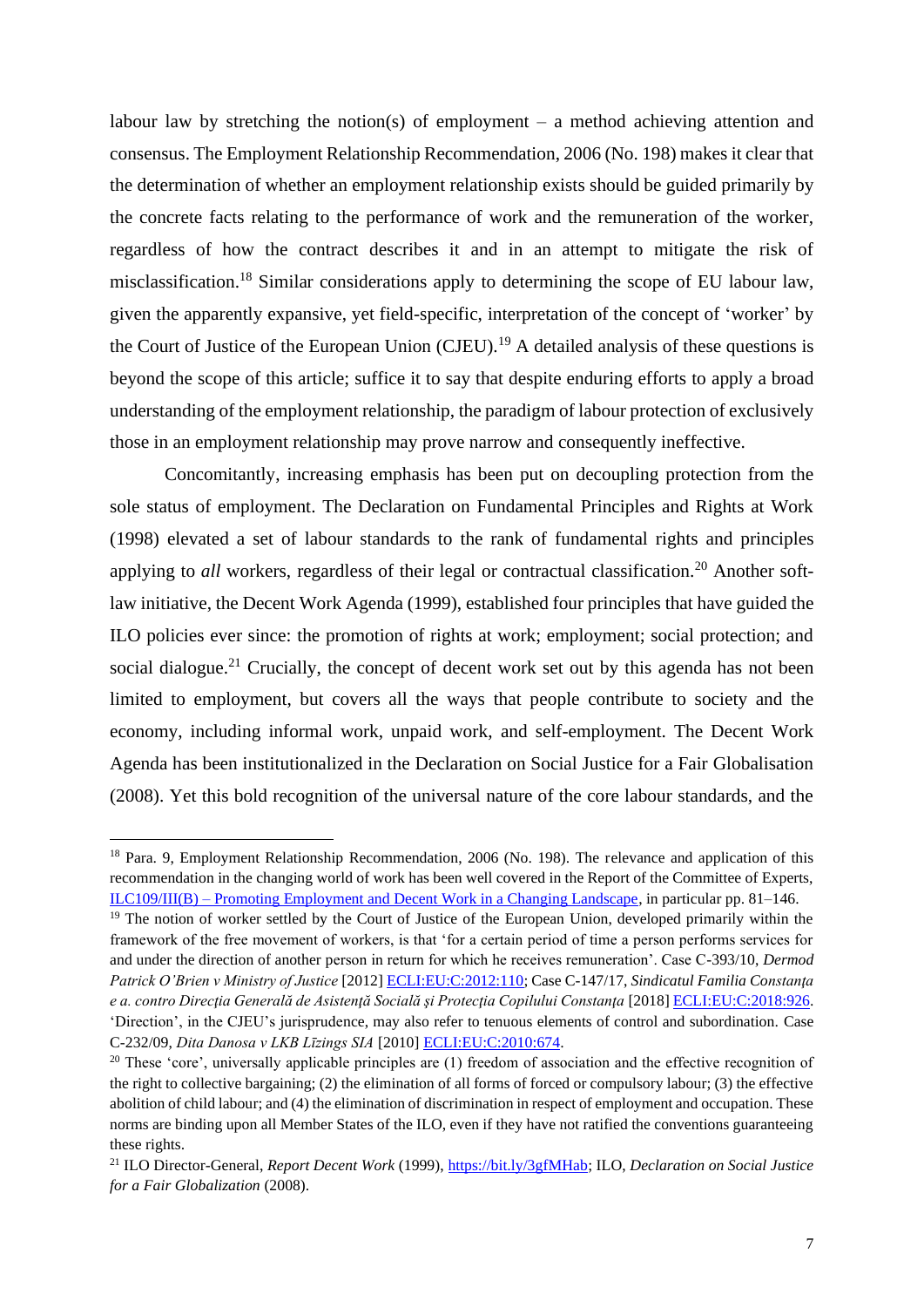goal of making all work decent rather than all work standard, $^{22}$  are still far from being fully implemented. At the EU level, much in the same vein, this goal leaves a great deal to be desired. Despite the feeble effort toward *europeanizing* the definition of 'worker,' *effet utile* is endangered by restrictions at the country level excluding certain forms of work from the application of EU labour law, so uniformity is far from real.<sup>23</sup> Moreover, although it does not prevent self-employed persons from being granted basic labour and social rights, the traditional 'binary divide' between employment and self-employment still persists. This resonates also in the sphere of antitrust regulations, which prevents the full enjoyment of collective labour rights to workers situated in a (genuine or bogus) grey area.<sup>24</sup>

## 3. LEGAL DEVELOPMENTS OF SUPRANATIONAL AGENDAS AND CHALLENGES AHEAD

Each initiative towards framing a revised regulatory framework must involve carefully assessing existing schemes and perhaps adapting them. This is certainly a vital, if not an inescapable, preliminary step to develop comprehensive and effective policy responses.<sup>25</sup>

3.1. THE ILO LEVEL: 100 YEARS OF GLOBAL GOVERNANCE OF LABOUR LAW, AND COUNTING

The Initiative on the Future of Work has been a centrepiece of the ILO's agenda developed to commemorate its 100th anniversary, celebrated in 2019. Proposed in 2013 as one of the seven Centenary Initiatives,<sup>26</sup> it was elaborated by Director-General Guy Ryder in his Report to the  $104<sup>th</sup>$  Session of the International Labour Conference (ILC) in 2015<sup>27</sup> and adopted by that Conference. Its primary aim was to provide space to discuss multiple challenges triggered by the ongoing transformation of the world of work, and to reflect on how the ILO and its Member States can best respond to them. Implementation has followed in three stages. During the first stage, the Member States were invited to take part in national tripartite 'centenary conversations' on four topics: work and society, decent jobs for all, the organization of work

<sup>22</sup> *See* International Labour Office, *Conclusions of the Meeting of Experts on Non-Standard Forms of Employment*  (2015)[, https://www.ilo.org/gb/GBSessions/previous-sessions/GB323/pol/WCMS\\_354090/lang--en/index.htm.](https://www.ilo.org/gb/GBSessions/previous-sessions/GB323/pol/WCMS_354090/lang--en/index.htm)

<sup>23</sup> Case C-216/15, *Betriebsrat der Ruhrlandklinik v Ruhrlandklinik* [2016] [ECLI:EU:C:2016:518.](http://curia.europa.eu/juris/liste.jsf?language=en&num=C-216/15)

<sup>24</sup> Adalberto Perulli, *Economically dependent/quasi-subordinate (parasubordinate) employment: legal, social and economic aspects*. Brussels, European Commission (2003).

<sup>25</sup> Nicola Countouris, *Defining and Regulating Work Relations for the Future of Work*, 36 (ILO 2019).

<sup>&</sup>lt;sup>26</sup> Report of the Director-General Report 1(A) Towards the ILO Centenary: Realities, Renewal and Tripartite Commitment, International Labour Conference, 102nd Session, 2013,<https://bit.ly/31CAqIO>

<sup>&</sup>lt;sup>27</sup> ILO, Report of the Director-General, Report I The Future of Work Centenary Initiative, International Labour Conference, 104th Session, Geneva, 2015,<https://bit.ly/3iuMKky>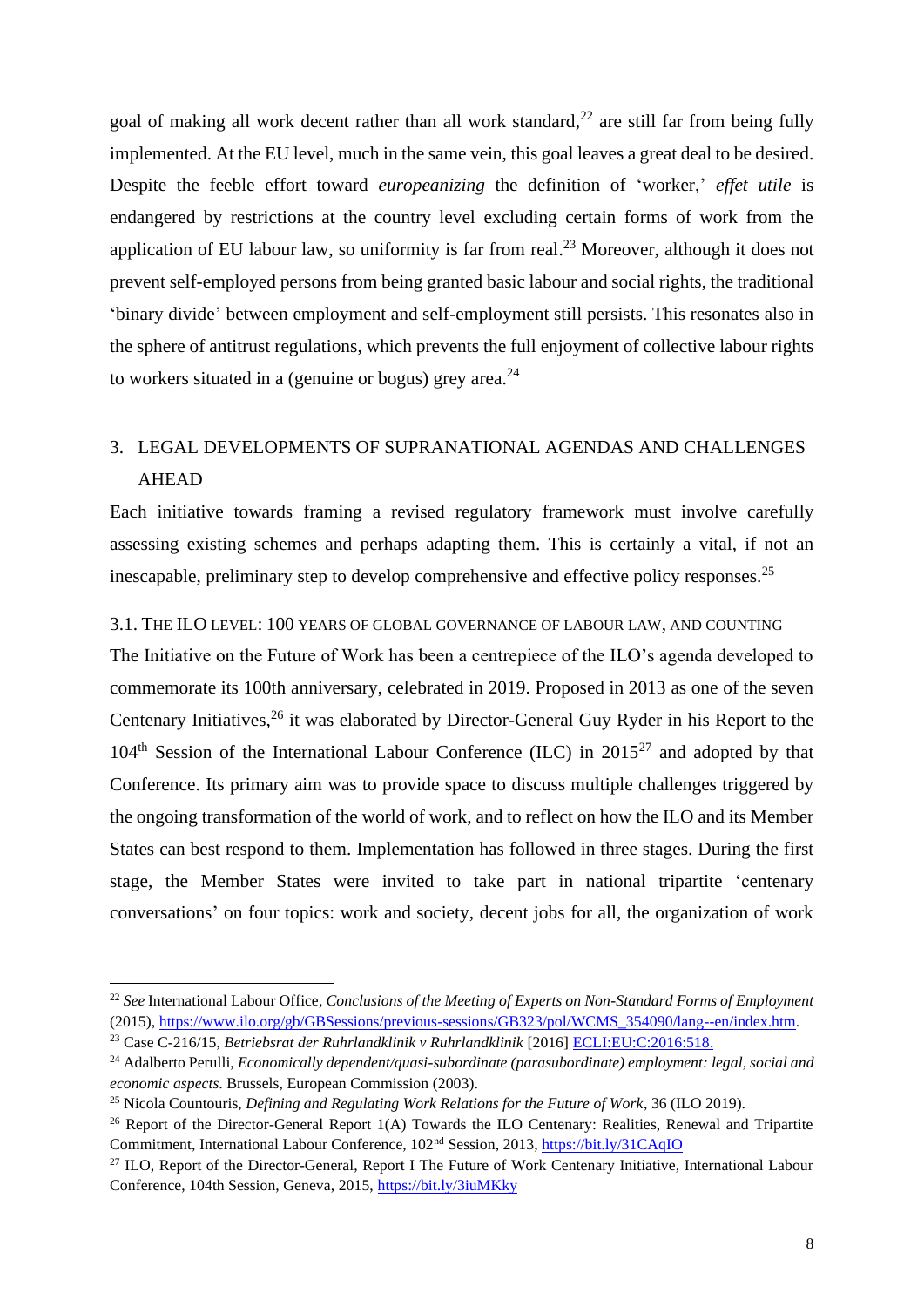and production, and the governance of work.<sup>28</sup> The call included international organizations, research institutions, universities, civil society, and individuals. A significant amount of research has been conducted on the 'megatrends' shaping the world of work,<sup>29</sup> especially the implications of digital innovation, ranging from the much debated prospect of job displacements by robots and AI to the impact on job quality.<sup>30</sup> A series of evidence-rich ILO research papers, issue briefs, and notes informed the prolific work of the Global Commission.<sup>31</sup>

The second stage of the initiative began in August 2017 with the launch of the independent Global Commission on the Future of Work. The objective of this high-level commission was to examine the outputs from the 'centenary conversations' and prepare a report to be presented as a key document to the ILC in June 2019. The launch of its report 'Work for a Brighter Future' on 22 January 2019 officially opened the year celebrating the ILO centenary.<sup>32</sup> The Future of Work Initiative culminated in the  $108<sup>th</sup>$  session of the ILC, which adopted the Declaration for the Future of Work (hereafter the Declaration) on 21 June 2019. This instrument has been acclaimed as crucial to setting out the direction of action of the ILO for the next century.

The Declaration firmly states that the ILO shall direct its efforts to harness the fullest potential of technological progress in order to achieve decent work and sustainable development, which ensure dignity, self-fulfilment, and a just sharing of benefits for all (para. II A (ii)). Fundamentally, it emphasizes that the ILO's and Member States' policy responses to digitalization should be anchored in a *human-centred approach* to the future of work, aiming to 'put workers' rights and the needs, aspirations and rights of all people at the heart of economic, social and environmental policies'.<sup>33</sup> This call for increasing human agency can be

<sup>&</sup>lt;sup>28</sup> Over 110 Member States have responded to this call and have actively engaged in national dialogues on the future of work. The outcome of these dialogues has been summarized in the Synthesis Report of the National Dialogues on the Future of Work (ILO 2017),<https://bit.ly/2ZnmU9g>

<sup>29</sup> For a comprehensive review of research on these topics *see* Thereza Balliester & Adam Elsheikhi, *The Future of Work: A Literature Review*, Research Department Working Paper No. 29 (ILO 2018).

<sup>&</sup>lt;sup>30</sup> An ILO literature review conducted in 2018 estimates that as much as 38% of the ILO literature on the broadly understood 'future of work' (255 studies) was dedicated to technology. *See* Balliester & Elsheikhi, *supra* n. 29 at 40.

<sup>&</sup>lt;sup>31</sup> The ILO's publications on the future of work are available at [https://www.ilo.org/global/topics/future-of](https://www.ilo.org/global/topics/future-of-work/publications/lang--en/index.htm)[work/publications/lang--en/index.htm](https://www.ilo.org/global/topics/future-of-work/publications/lang--en/index.htm)

<sup>32</sup> *Work for a Brighter Future* – Global Commission on the Future of Work (International Labour Office – Geneva (2019).

<sup>33</sup> Para. I D of the Declaration. Further references to a 'human-centred approach' are made in paras II A, III, and IV F of the Declaration, indicating the centrality of this concept. This definition draws on the Global Commission's report, which framed it as an 'approach that puts people and the work they do at the centre of economic and social policy and business practice'. *See Work for a Brighter Future*, *supra* n. 32 at 24.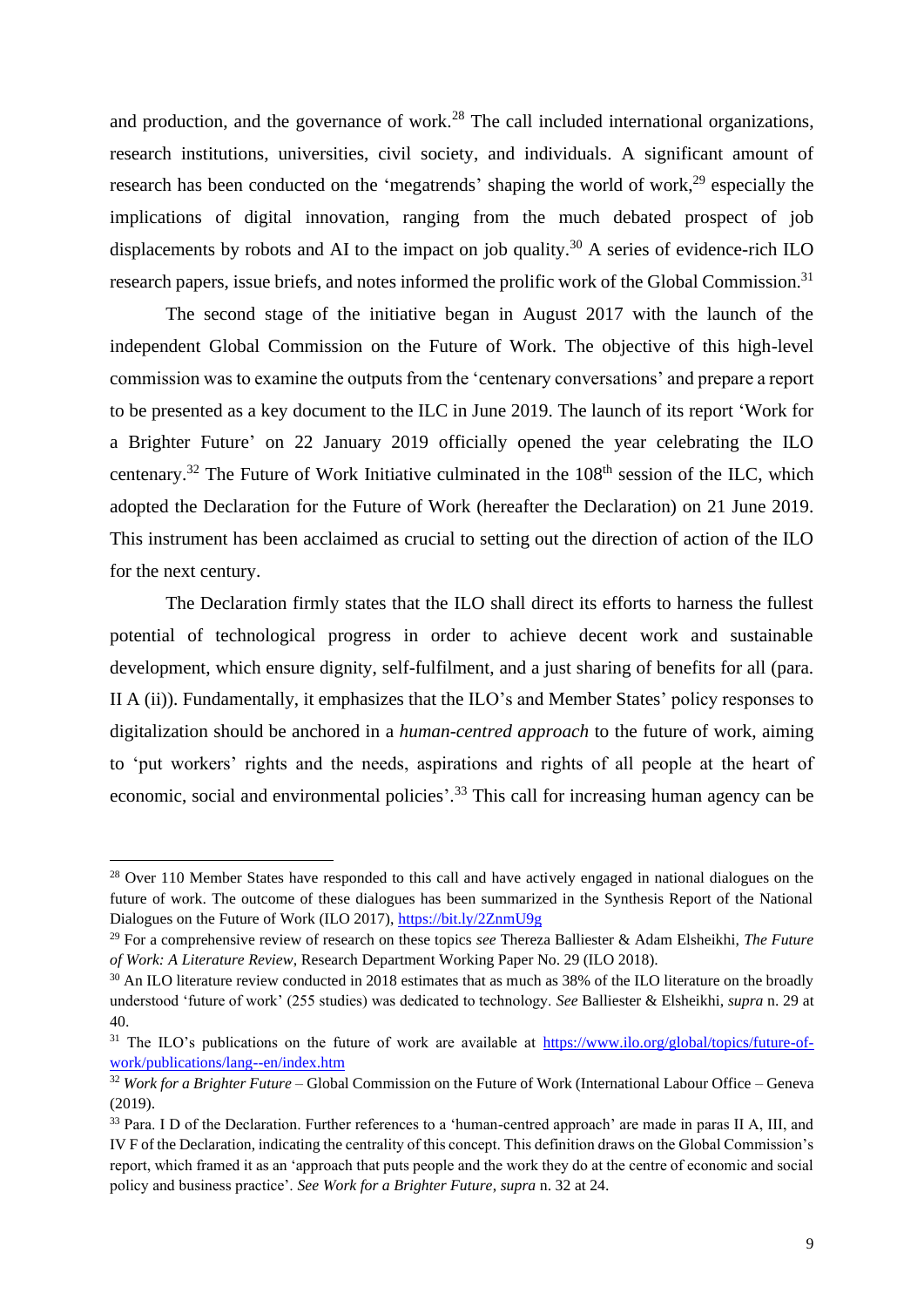seen as countermovement, in Polanyi's terms, to the techno-deterministic account of the ongoing transformation or, more broadly, as an 'attempt to re-embed a dominant global market economy in the social realities of those affected, especially workers, with reference to the idea of 'social justice'. 34

The first area of implementation of this agenda focuses on measures geared towards 'strengthening people's capabilities'. The Declaration expresses the ILO's commitment to promote the acquisition of skills by all workers throughout their working life, and identifies this as a joint responsibility of governments and social partners (para. II A iii). The Member States are called upon to invest in the capacities of all people through four core policies: (1) effective realization of gender equality, (2) effective lifelong learning and quality education for all; (3) universal access to comprehensive and sustainable social protection; and (4) effective measures to support people through the transitions they will face throughout their working lives (para. III). The Declaration emphasizes that ensuring human development requires innovative responses to the challenges brought about by technological change. Specifically, it stresses the need to ensure that education systems are responsive to labour market tendencies, to address current and predicted skills gaps, and to achieve better work-life balance. However, the ILO constituents have not embraced the Commission's progressive proposal of a formal recognition of the universal entitlement to lifelong learning.<sup>35</sup>

Second, the human-centred agenda should be achieved through 'strengthening the institutions of work' to ensure adequate protection of all workers, without distinction whatsoever. The Declaration reasserts that the institutions of work are not redundant but still valid and should be revitalized. While it recognizes the primary role of the private sector in job creation, innovation, and decent work, it also highlights the continued importance of public regulation of markets. This key assertion rests on the premise that such public intervention is prerequisite for the functioning of market economies and generates more equitable distributive and societal outcomes.<sup>36</sup> Thereby, the ILO counters the deregulatory narrative favouring deinstitutionalization, self-regulation, and private methods of governance, which often undercut labour regulation.<sup>37</sup>

<sup>34</sup> Tonia Novitz, *Past and Future Work at the International Labour Organization: Labour as a Fictitious Commodity, Countermovement and Sustainability*, 17 International Organizations Law Review 139 (2020). <sup>35</sup> *See Work for a Brighter Future*, *supra* n. 32 at 30.

<sup>36</sup> Simon Deakin, *The Contribution of Labour Law to Economic Development and Growth*, University of Cambridge Working Paper No. 478 (Centre for Business Research 2016), referred to in Countouris, *supra* n. 25 at 11.

<sup>37</sup> Such an approach is adopted by the World Bank Group. *See*, e.g., the flagship reports: *World Development Report 2019: The Changing Nature of Work* (World Bank 2019)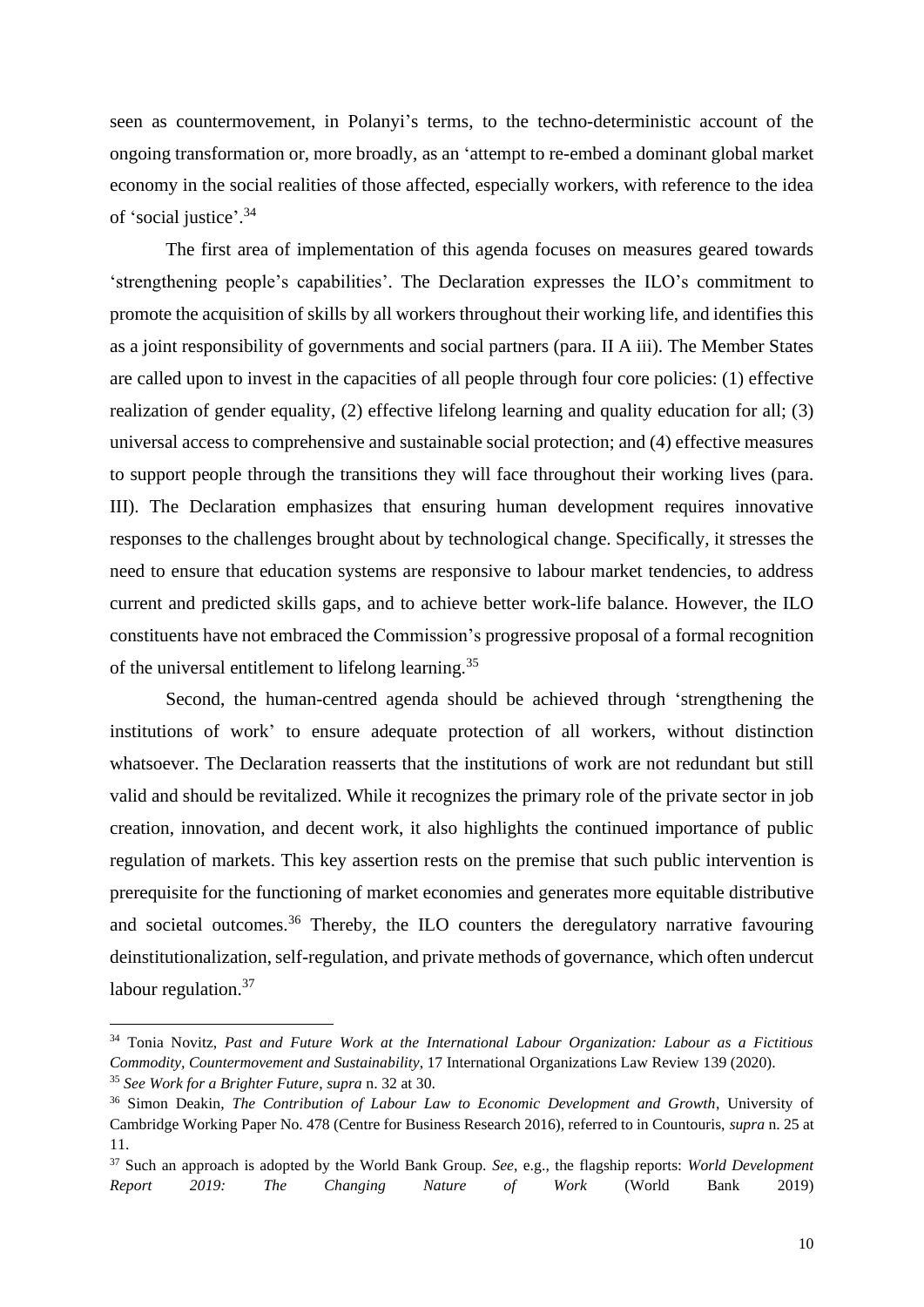The Declaration reaffirms the relevance of the employment relationship, which is considered a tool providing certainty and legal protection. Still, the commitment to guarantee protection to *all* workers implies extending protection beyond the standard employment relationship, which is probably becoming an under-inclusive legal category.<sup>38</sup> All workers should enjoy adequate protection in line with the Decent Work Agenda, taking into account (1) respect for their fundamental rights; (2) an adequate minimum wage, statutory or negotiated; (3) maximum limits on working time; and (4) safety and health at work (para. III B).

In formulating the above points, the Declaration largely followed the path set out by the Global Commission, although it failed to include several forward-looking proposals recommended in the report, such as the Universal Labour Guarantee.<sup>39</sup> Crucially, the right to occupational health and safety (OSH) at the workplace has not been elevated to the rank of fundamental principles and rights at work. Reflecting compromise logic, the guarantee of an adequate *minimum* wage has been enshrined, instead of the *living* wage suggested by the Commission. Moreover, the Declaration does not broach the idea of expanding time sovereignty<sup>40</sup>, but instead restates the need to enforce maximum limits on working time.

The third component of the human-centred agenda is 'promoting sustained, inclusive and sustainable economic growth, full and productive employment and decent work for all' (para. III C). These three underlying objectives should be achieved through adequate macroeconomic policies and development of trade, industrial, and sectoral policies promoting decent work. The Declaration points out the need to incentivize sustainable enterprises and business practices that are aligned with the human-centred approach. In addition, it stresses protecting privacy and personal data and responding to the digital transformation of work, including platform work (para. III C v). Thus, this document restates the complementary, rather than

[https://www.worldbank.org/en/publication/wdr2019,](https://www.worldbank.org/en/publication/wdr2019) with a critical note by the ILO at <https://bit.ly/33qe8JJ>*,* and *Trading for Development in the Age of Global Value Chains* (World Bank 2020). For a comparative analysis of this approach, contrasted with the one of the ILO, *see* Damian Grimshaw, *International Organisations and the Future of Work: How New Technologies and Inequality Shaped the Narratives in 2019*, 8 Journal of Industrial Relations 14 (2020). *See* also Novitz, *supra* n. 34 at 36–38.

<sup>38</sup> Guy Davidov, *Setting Labour Law's Coverage: Between Universalism and Selectivity*, 34 Oxford Journal of Legal Studies 543-66 (2014).

<sup>39</sup> The Commission has proposed a Universal Labour Guarantee that would include (a) fundamental workers' rights: freedom of association and the effective recognition of the right to collective bargaining and freedom from forced labour, child labour, and discrimination; and (b) a set of basic working conditions: an 'adequate living wage', limits on hours of work, and safe and healthy workplaces.

<sup>&</sup>lt;sup>40</sup> This concept was used by the Commission to describe the need to assure that workers are able to exercise control over their working hours. It recommended not only effective application of maximum limits on working time, but also the implementation of a guaranteed and predictable minimum number of hours. *Work for a Brighter Future*, *supra* n. 32 at 40.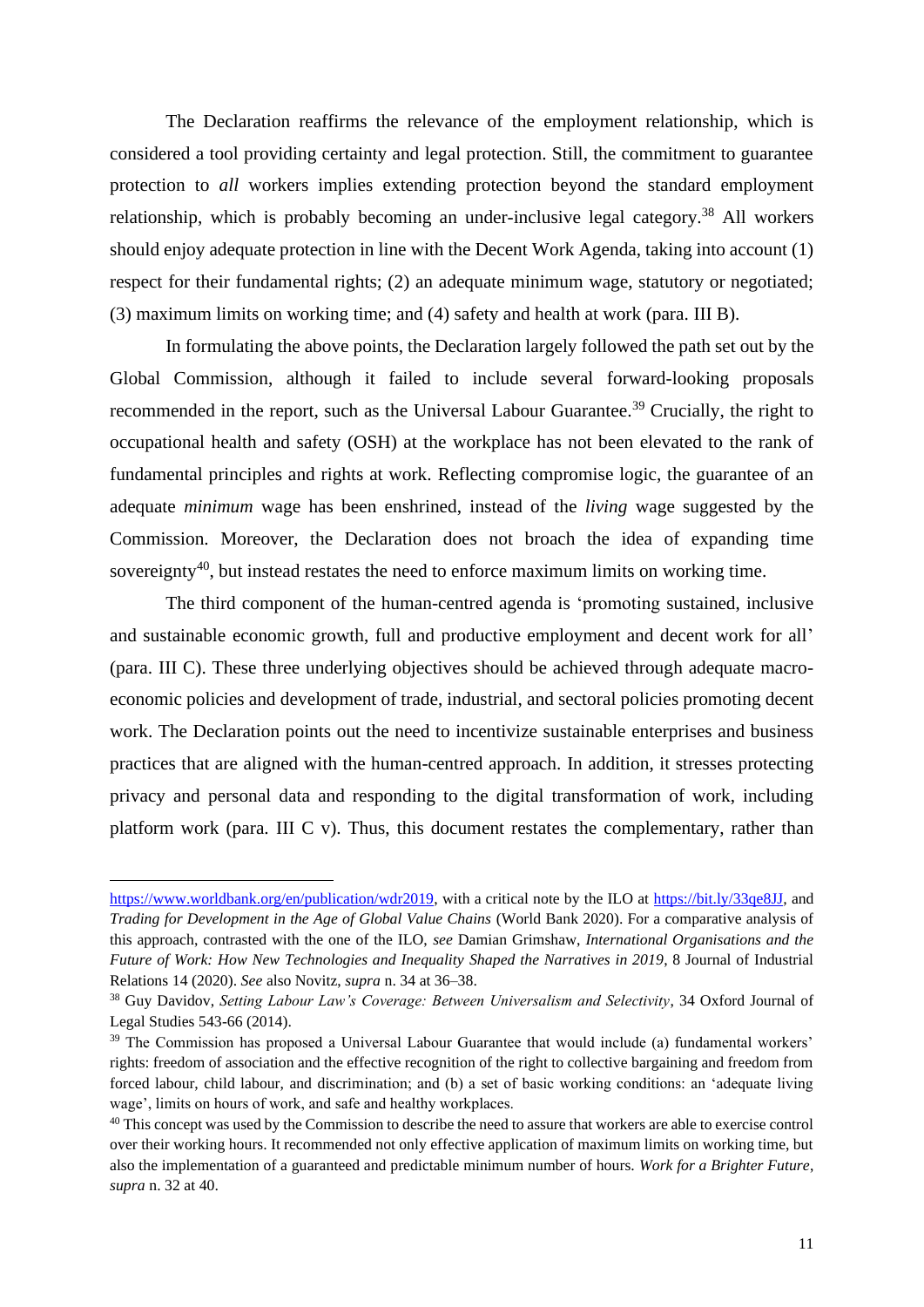mutually exclusive, character of economic and social objectives, and seeks to mitigate the underlying tension between safeguarding workers' rights and pursuing innovative business models. It calls for policy coherence between private and public actors, presupposing not only lack of contradictions, but also synergy stemming from policies pursuing a common objective.<sup>41</sup> Digitalization should be neither an incentive nor a pretext for the arbitrary misapplication of existing labour laws and social security provisions.

#### 3.2. THE EU LEVEL: BUILDING A NEW SOCIAL DIMENSION

EU social policies addressing non-standard forms of work represent an increasingly dynamic field. This section provides a brief chronological overview of the main instruments and policies that either address specific aspects of the digital transformation or aim more broadly at enhancing social policy.

Communication COM(2016) 356 and the Parliamentary Resolution on a European Agenda for the 'collaborative economy', released in early June 2016, emphasized that digital labour platforms are already subject to existing EU rules in areas such as competition, consumer protection, data protection, and single market freedoms.<sup>42</sup> In a strongly pragmatic approach, the communication concludes the labour-related section by advocating an intervention by Member States aimed at 'assess[ing] the adequacy of their national employment rules' in relation 'to the different needs of workers and self-employed individuals in the digital world'.

Several other instruments addressing issues related to digitalization have limited social implications. In May 2016, the General Data Protection Regulation (GDPR) entered into force. It represents a step toward homogenizing privacy rights across nations. However, there are only a few strictly labour-related provisions.<sup>43</sup> In June 2019, the Platform to Business or P2B Regulation on promoting fairness and transparency for business users of online intermediation services was adopted.<sup>44</sup> Although it is not a purely social law instrument, it is aimed at opening a competitive, fair, and transparent online ecosystem and thus has relevance to some platforms mediating labour, such as freelancing platforms.<sup>45</sup>

<sup>&</sup>lt;sup>41</sup> Velibor Jakovleski, *Where Is the ILO Going with the Centenary Declaration?* <https://bit.ly/2BZjQs4>

<sup>42</sup> Communication of 2 June 2016, *A European Agenda for the Collaborative Economy* [\(SWD\(2016\) 184 final\)](https://ec.europa.eu/transparency/regdoc/rep/1/2016/EN/1-2016-356-EN-F1-1.PDF).

<sup>43</sup> Antonio Aloisi & Elena Gramano, *Artificial Intelligence Is Watching You at Work. Digital Surveillance, Employee Monitoring and Regulatory Issues in the EU Context*, 41 Comparative Labor Law & Policy Journal 1 (2020).

<sup>44</sup> Regulation (EU) 2019/1150 of the European Parliament and of the Council of 20 June 2019 on promoting fairness and transparency for business users of online intermediation services.

<sup>45</sup> CEPS, EFTHEIA, and HIVA-KU Leuven, *Study to Gather Evidence on the Working Conditions of Platform Workers* VT/2018/032 Final Report 13 December 2019, 171–77.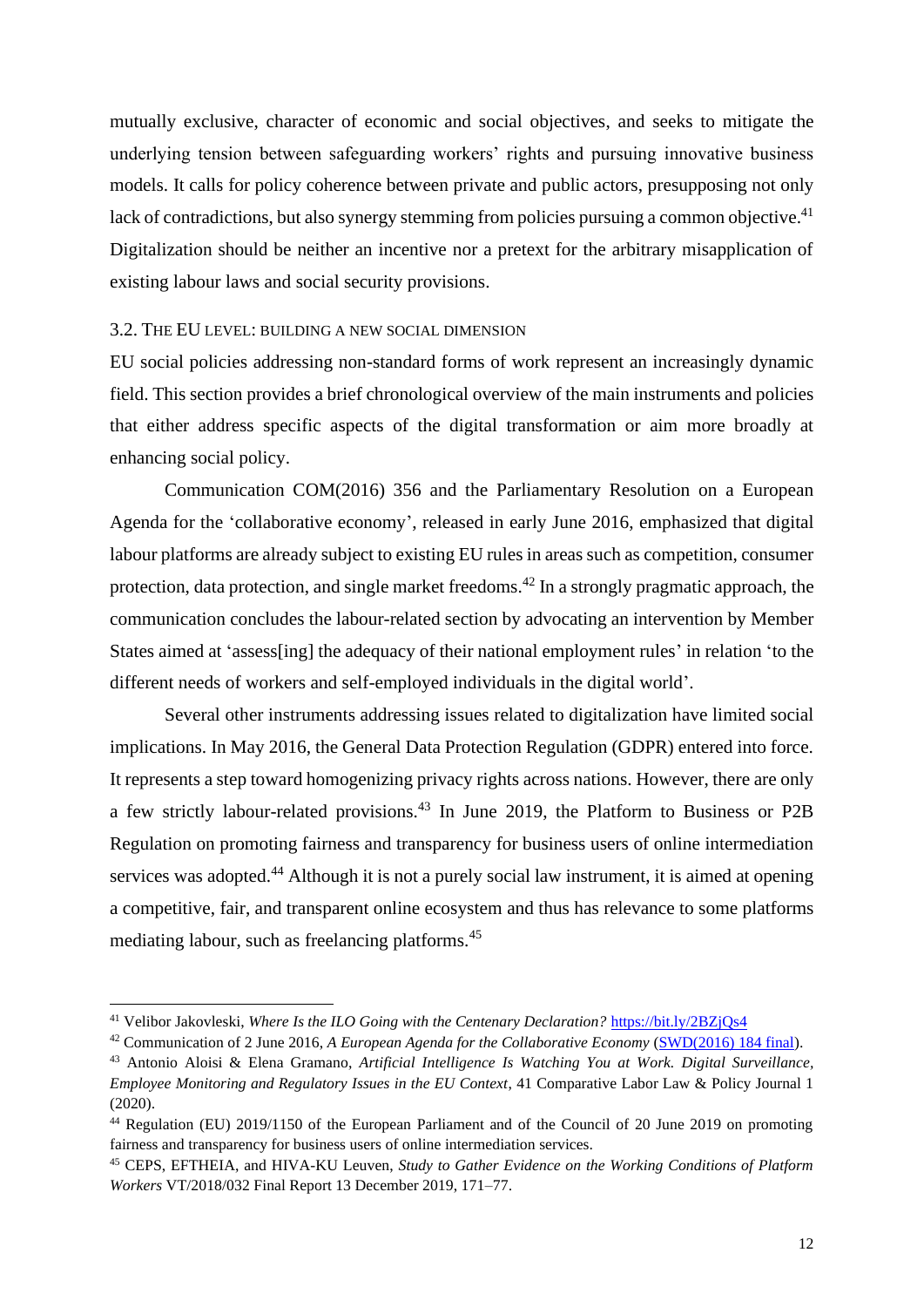A new council recommendation on access to social protection for workers and the selfemployed was adopted in November 2019,<sup>46</sup> acknowledging that the current social security coverage under-includes atypical workers. It advises Member States to ensure formal and effective coverage, adequacy and transparency of the system for 'workers and the selfemployed, including people transitioning from one status to the other or having both statuses, as well as people whose work is interrupted due to … the risks covered by social protection'. It also calls on Member States to review the rules governing contributions and entitlements so that they do not constitute undue obstacles to benefits for people who perform work of exceedingly low duration in a discontinuous way, with limited earnings.<sup>47</sup> The margin of discretion left to states to decide on how to re-organize social protection systems may limit the impact of this tool in tackling economic uncertainty.

In her mission letter to Commissioner-designate Nicolas Schmit, President von der Leyen called for strengthening Europe's social dimension through – among other means – 'dignified, transparent and predictable working conditions [which] are essential to our economic model'. There was also a specific mandate to 'monitor and enforce existing EU law in this area and to look at ways to improve the labour conditions of platform workers'. <sup>48</sup> In January 2020, a new 'Agenda for a strong social Europe' was announced, including proposals to empower people through quality education, training and skills; foster equality; promote fair working conditions (with a reference to a 'Summit' dedicated to discussing priority issues and possible solutions for platform workers); secure high social protection; and fight poverty and exclusion.<sup>49</sup> In October 2020, the Commission adopted its 2021 Work Programme, which includes a legislative proposal to improve the working conditions of platform workers and ensure adequate social protection.

#### 3.2.1. The European Pillar of Social Rights

In January 2017, the European Parliament adopted a resolution on the European Pillar of Social Rights in which it advocates 'for work intermediated by digital platforms … a clear distinction — for the purpose of EU law and without prejudice to national law — between those genuinely self-employed and those in an employment relationship, taking into account ILO

<sup>46</sup> Recommendation of 8 November 2019 on access to social protection for workers and the self-employed [\(2019/C](https://eur-lex.europa.eu/legal-content/EN/TXT/?uri=uriserv:OJ.C_.2019.387.01.0001.01.ENG&toc=OJ:C:2019:387:TOC)  [387/01\)](https://eur-lex.europa.eu/legal-content/EN/TXT/?uri=uriserv:OJ.C_.2019.387.01.0001.01.ENG&toc=OJ:C:2019:387:TOC).

<sup>47</sup> Paul Schoukens, Alberto Barrio, & Saskia Montebovi, *The EU Social Pillar: An Answer to the Challenge of the Social Protection of Platform Workers?* 20 European Journal of Social Security 219–41 (2018).

<sup>48</sup> Ursula von der Leyen, [Mission letter to Nicolas Schmit,](http://bit.ly/38FVfEs) Commissioner-designate for Jobs. Brussels, 10 September 2019.

<sup>49</sup> Communication of 14 January 2020, *A Strong Social Europe for Just Transitions* [\(COM\(2020\) 14 final\)](https://eur-lex.europa.eu/legal-content/EN/TXT/?uri=CELEX:52020DC0014&qid=1580400520904).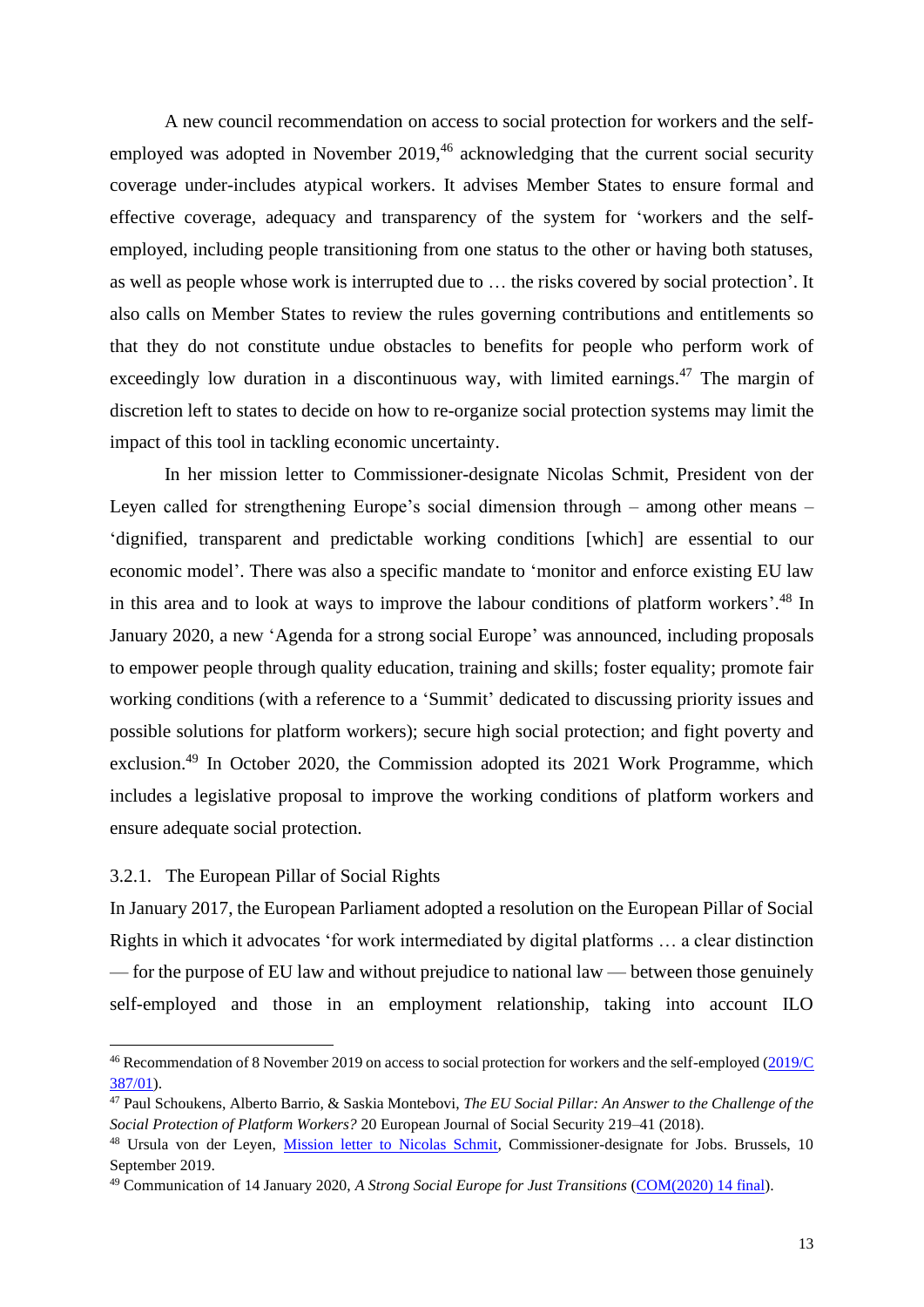Recommendation No 198, according to which the fulfilment of several indicators is sufficient to determine an employment relationship'.<sup>50</sup> The resolution stresses that 'those employed as well as those genuinely self-employed who are engaged through online platforms should have *analogous rights* as in the rest of the economy' (emphasis added).

Later that year, the European Commission presented its proposal on the EPSR in two legal forms with identical content: a commission recommendation,<sup>51</sup> adopted on the basis of Article 292 TFEU and consequently lacking any robust enforceability mechanism vis-à-vis Member States, and a proposal for an interinstitutional proclamation by the parliament, the council, and the commission. <sup>52</sup> The EPSR was proclaimed at the Social Summit for Fair Jobs and Growth in Gothenburg, Sweden, in November 2017. This instrument is aimed at achieving 'upward convergence' towards better working and living conditions across the EU through a blend of pending initiatives and new legislation.<sup>53</sup> The new Commission is expected to turn commitment into decisive action, and President von der Leyen formally asked the commissioner for jobs and social rights to 'develop an action plan to implement the Pillar'.<sup>54</sup>

There has been much discussion about the legal nature of this 'uncommon' measure, which is difficult to situate in the traditional taxonomy of EU instruments. The most that can be agreed is that it is a high-profile political re-affirmation of a broad set of social rights and principles. Its value is mainly symbolic: according to its preamble, indeed, it is nothing more than a guide (a 'compass'). As a consequence, 'to be legally enforceable, the principles and rights first require dedicated measures or legislation to be adopted at the appropriate level'. 55 In a narrow sense, the EPSR consists of 20 'rights and principles' classified into three broad groups of recommendations: (1) equal opportunities and access to the labour market, (2) fair working conditions, and (3) social protection and inclusion. The second section is more pragmatic and presents four concrete propositions encompassing contracts, wages, information about employment conditions and protection in case of dismissals, and social dialogue and involvement of workers.

The document also advocates preventing 'employment relationships that lead to precarious working conditions'. According to S. Garben, the initiative aims 'to provide new

<sup>50</sup> European Parliament resolution of 19 January 2017 on a European Pillar of Social Rights [\(2016/2095\(INI\)\)](https://eur-lex.europa.eu/legal-content/GA/TXT/?uri=CELEX%3A52017IP0010)

<sup>51</sup> Commission Recommendation of 26 April 2017 on the European Pillar of Social Rights, [C\(2017\)2600final.](http://eur-lex.europa.eu/legal-content/EN/ALL/?uri=COM:2017:0250:FIN)

 $52$  Interinstitutional Proclamation on the European Pillar of Social Rights [\(2017/C 428/09\)](https://eur-lex.europa.eu/legal-content/EN/TXT/PDF/?uri=CELEX:32017C1213(01)&from=EN). To this must be added Communication of 26 April 2017, *Establishing a European Pillar of Social Rights*, [COM/2017/0250final.](file:///C:/Users/Antonio.Aloisi/AppData/Roaming/Microsoft/Word/COM/2017/0250%20final)

<sup>53</sup> Sacha Garben, *The European Pillar of Social Rights as a Revival of Social Europe* (2019),<https://bit.ly/3dyQa2I> <sup>54</sup> von der Leyen, *supra* n. 48.

<sup>55</sup> Frank Hendrickx, *The European Pillar of Social Rights: Interesting Times Ahead*, 191–92 (2017).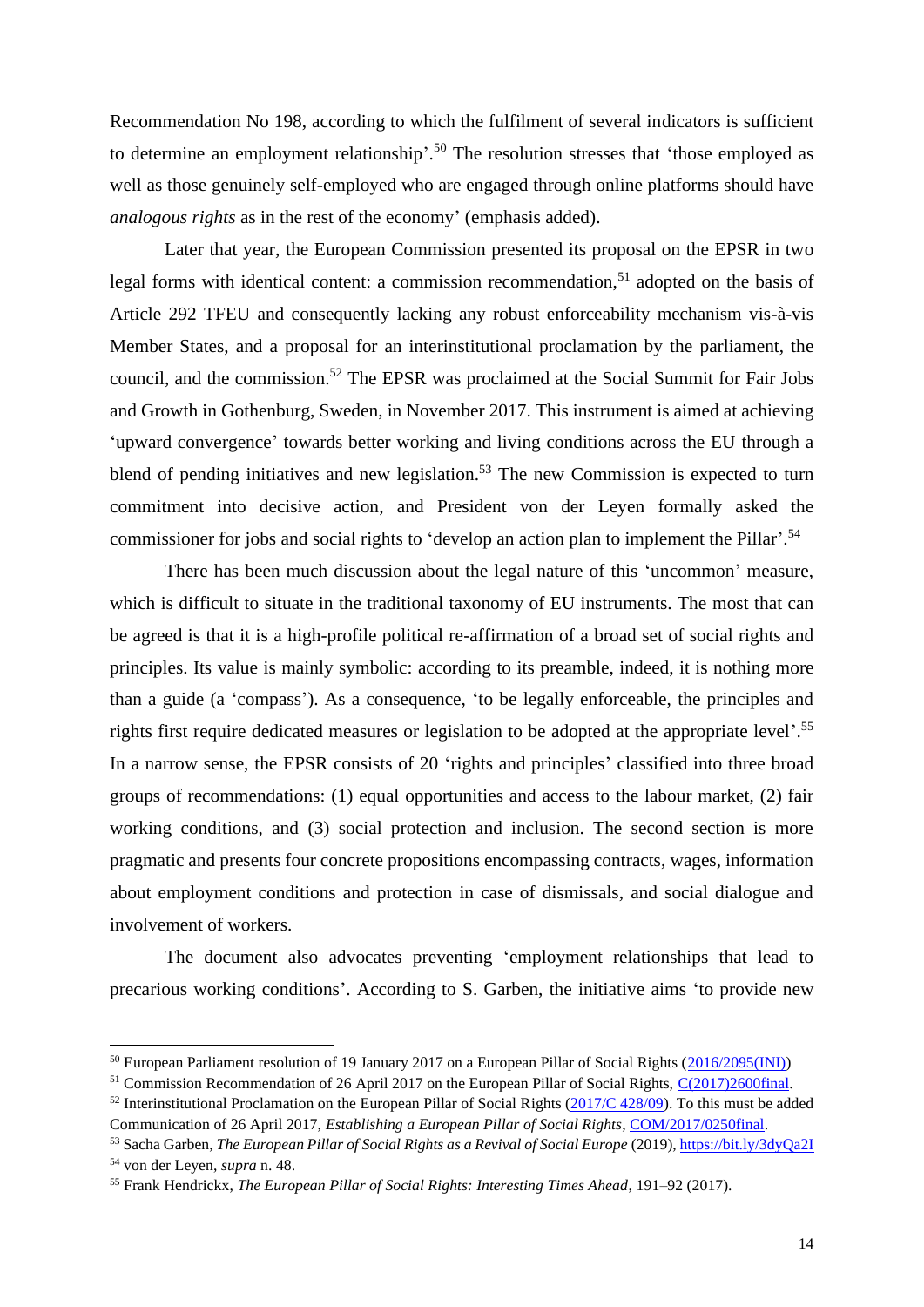and tangible minimum protection and security for workers in atypical employment and for the (dependent) self-employed'. <sup>56</sup> From a social convergence perspective, the EPSR package could expand the personal scope and increase the level of protection afforded for certain groups of people (e.g., non-standard workers, self-employed workers, or unemployed people) who still fall through the cracks of legal classification or find themselves on the margins of the job market in the digital era. Although this package should also elucidate how the political institutions understand social rights and principles, preliminary results have failed to live up to its expectations.

#### 3.2.2. The Directive on Transparency and Predictability

A first legally binding follow-up to the EPSR is the new Directive (EU) 2019/1152 on transparent and predictable working conditions. This act marks the start of a much-needed adaptation of pre-existing directives in the social field to the new needs emerging from the 'digital transition'. The revision of the previous Directive 91/533/EEC afforded an opportunity for the EU to respond to a 'new generation' of non-standard forms of work. Although the significance of this legal tool is *per se* limited, it has gained importance, if not popularity, for two main reasons. First, the directive was the first stone laid down for building the Pillar. Second, it offers insight into the quality of implementation of EU legislation and new policy options adopted.

The 'nuanced hybrid' personal scope of this new instrument is a matter of controversy because of its ambiguity.<sup>57</sup> Pursuant to Art. 1 (2), the minimum rights it lays down apply to 'every worker in the Union who has an employment contract or employment relationship as defined by the law, collective agreements or practice in force in each Member State with consideration to the case-law of the Court of Justice'. The 'restrained' formula blends Member States' sovereign margin of appreciation in defining an employment relationship with a consideration of the case-law of the CJEU.<sup>58</sup> As long as they fulfil the indicators defined by the CJEU, domestic, on-demand, intermittent, voucher based, and platform workers, trainees, and

<sup>56</sup> Sacha Garben, *Protecting Workers in the Online Platform Economy: An Overview of Regulatory and Policy Developments in the EU* (Publications Office of the European Union 2017).

<sup>57</sup> Bartłomiej Bednarowicz, *Delivering on the European Pillar of Social Rights: The New Directive on Transparent and Predictable Working Conditions in the European Union*, 48 Industrial Law Journal 604–23 (2019).

<sup>58</sup> Antonio Aloisi, *Platform Work in the European Union: Lessons Learned, Legal Developments and Challenges Ahead* (European Union 2020). [https://ssrn.com/abstract=3556922.](https://ssrn.com/abstract=3556922)The same formula is used in Directive EU 2019/1158 of the European Parliament and of the Council of 20 June 2019 on work-life balance for parents and carers and in the Proposal for a Directive on adequate minimum wages in the EU (COM(2020) 682), adopted based on Article 153 TFEU on working conditions.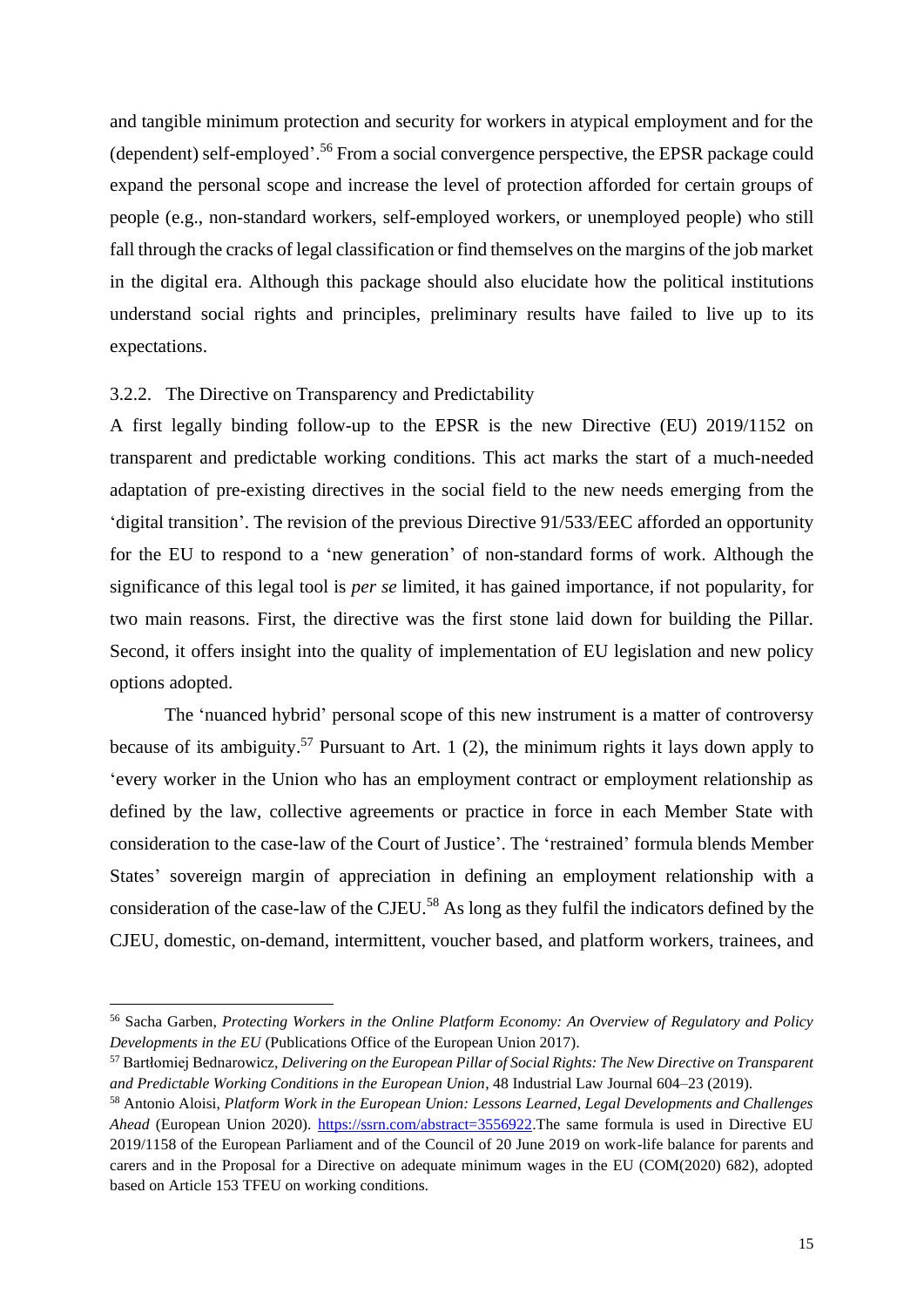apprentices fall within the scope of this directive and are entitled to a set of minimum rights, regardless of the number of hours they actually work. Nevertheless, under a narrow interpretation of domestic law, people in the categories mentioned in the directive would not fall under its scope, as they are engaged as self-employed workers. However, the jurisprudence of the CJEU is inclined to disregard national definitions to give effect to EU regulatory tools. This practice has resulted in the development of an almost independent meaning of the term 'worker' in some fields.<sup>59</sup> A purposive interpretation of the directive's protective aims could lean towards including non-standard workers. <sup>60</sup> Who then could benefit from enhanced predictability and transparency, if not non-standard workers? The legal classification of workers represents, yet again, both a battlefield and an opportunity for dialogue and cooperation between courts. Undeniably, the inability to craft a broad and uniform, though sector-specific, concept of 'worker' represents a missed opportunity, even more so when one considers the broad scope of application presented in the original proposal, derived from the CJEU case law on the free movement of workers enshrined in Article 45 TFEU.<sup>61</sup>

As Principle 7 of the EPSR states, 'workers have the right to be informed in writing at the start of employment about their rights and obligations …'. The directive further specifies the information that must be disclosed and how this is to be achieved (Art. 4 and Art. 5). In the case of work patterns that are 'entirely or mostly unpredictable', it provides that workers must be informed about the variable organization of their work and the number of guaranteed paid hours. They have a right to information on how they will be paid for the additional hours worked, when exactly their tasks will commence, and within what timeframe an assignment can be cancelled (Art. 4 (2)(m)). These provisions purport to 're-standardize' on-demand and casual work, by designing a stable availability timeframe outside of which workers cannot be sanctioned for refusing to show up and inside which they must be compensated if previously agreed slots are revoked.

Especially significant is the list of minimum requirements relating to working conditions. Some of them are tailored to combat abuses in the most volatile and unsecure segments of the platform economy. Parallel engagements are allowed, while superfluous exclusivity clauses are forbidden (Art. 9). The directive envisages a set of rules aimed at

<sup>59</sup> Nicola Kountouris, *The Concept of 'Worker' in European Labour Law: Fragmentation, Autonomy and Scope*, 47 Industrial Law Journal 192–225 (2018).

<sup>60</sup> Martin Risak & Thomas Dullinger, *The Concept of 'Worker' in EU Law: Status Quo and Potential for Change*, ETUI Research Paper-Report 140 (2018).

<sup>61</sup> Ane Aranguiz and Bartłomiej Bednarowicz, *Adapt or Perish: Recent Developments on Social Protection in the EU under a Gig Deal of Pressure*, 9 European Labour Law Journal 329–45 (2018).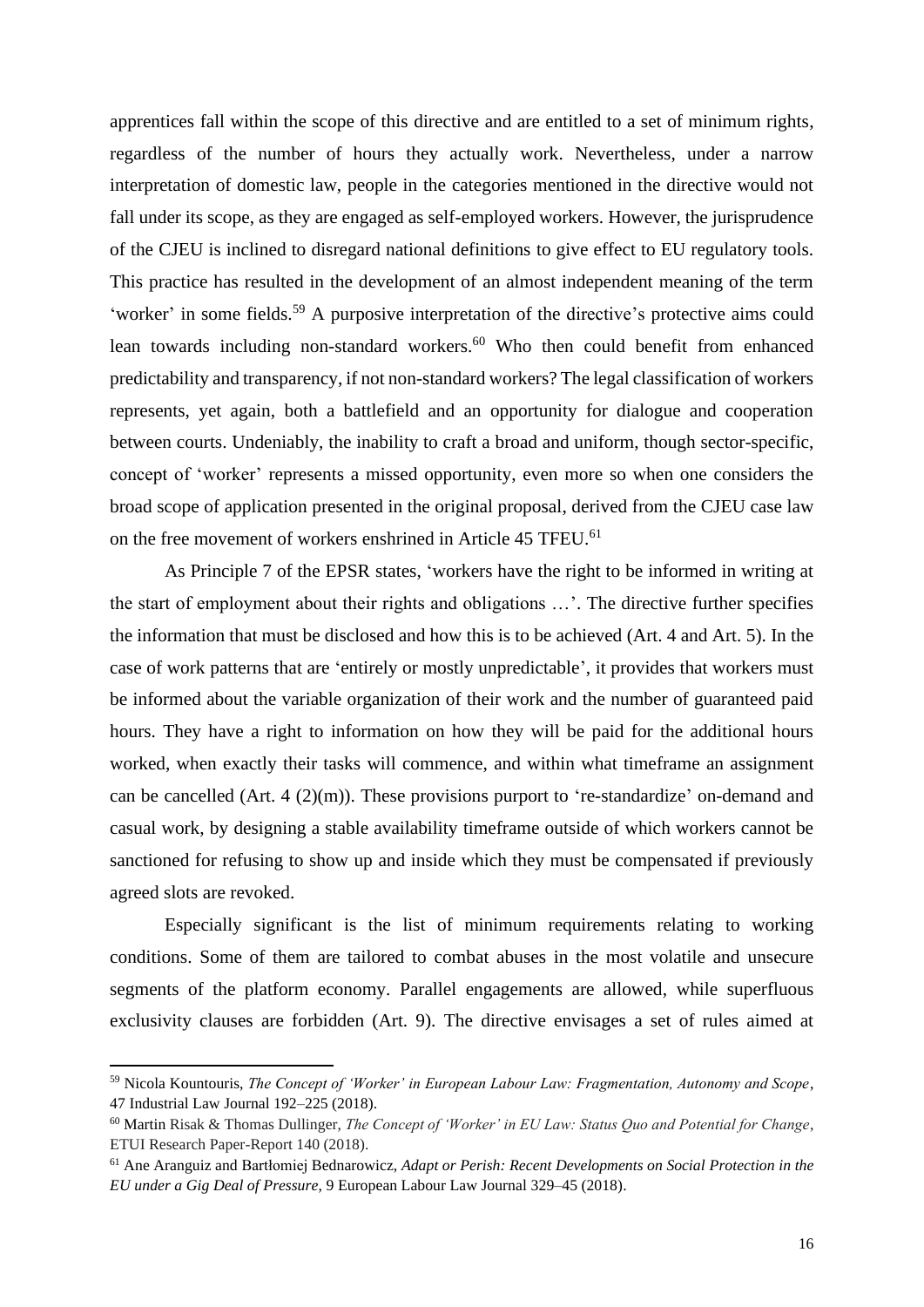preventing and fighting abuses that may affect the use of on-demand contracts – in line with similar provisions included in the framework agreement on fixed work decades ago – or establish a 'rebuttable presumption of the existence of an employment contract or employment relationship with a guaranteed amount of paid hours based on hours worked in a preceding reference period' (Article 11). As one of the authors has argued elsewhere,<sup>62</sup> this is a powerful legal instrument built on a solid social legal basis, enshrined in Article 153(1)(b) TFEU that, if duly enforced by the Member States and proactively interpreted by the CJEU, may deter employers from resorting to casual work, including platform work, in an unrestrained way.

### 4. CONFRONTING THE AGENDAS: TOWARDS A REVITALIZED SOCIAL CONTRACT?

The ILO's and EU's parallel responses to 'new forms of work' cannot be seen as watertight compartments. By analysing the preparatory documents and final outcomes of the 'future of work' agendas, it is possible to trace the direction of the regulatory intervention, and, more importantly, to understand whether a consensus exists on how to revitalize the social contract for the digital era. The following paragraphs attempt to assess whether the results of the recent initiatives met the initial targets.

#### 4.1. A BARELY NOVEL PHENOMENON AND A BARELY NEW APPROACH

Arguably, the *personal scope* of relevant legal tools has dominated the debate about regulating platform work, overexposing especially the issue of the legal status of platform workers. Yet there is increasingly little, if any, disagreement among policy makers that these forms of work bear many resemblances with other and more 'traditional' non-standard forms of employment, which have been progressively regulated with specific instruments outlined in section 2.<sup>63</sup> However, this lack of radical novelty should not imply that the supranational political players may rest on the laurels of the social *acquis* and previous policy narratives. A large number of workers face the looming consequences of the inefficacy of labour protection resulting jointly from deliberate attempts to circumvent employment legislation to cut costs, the lack of harmonized definitions and the ambiguity of certain areas of law.<sup>64</sup> The emergence of the platform economy has vividly revealed the weaknesses of the current legal framework. This

<sup>62</sup> Aloisi, *supra* n. 58.

<sup>63</sup> CEPS, EFTHEIA, and HIVA-KU Leuven, *supra* n. 45.

<sup>64</sup> Judy Fudge, *Fragmenting work and fragmenting organizations: The contract of employment and the scope of labour regulation*, 44 *Osgoode Hall LJ*, 609-48 (2006).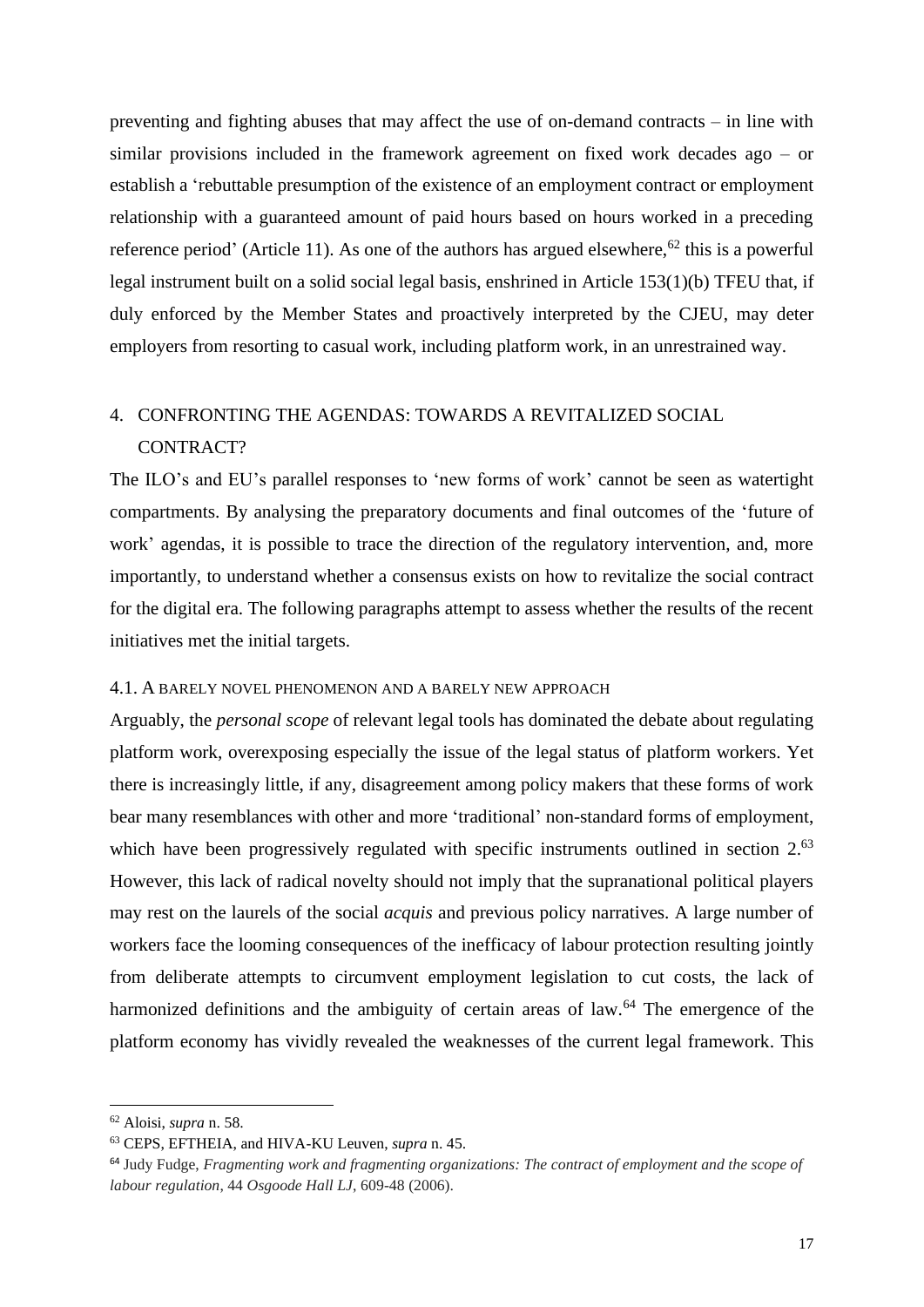phenomenon should be taken as a much-needed wake-up call to reassess it and to make adjustments, where needed.

Regrettably, our overview of the Centenary Declaration leads us to conclude that, despite its own assertion that it is 'imperative to act with urgency', this document adds little originality to the previous trends. The human-centred agenda presented by the Global Commission as a forward-looking strategy marking a shift in policy<sup>65</sup> can be better described as a further development of the human-centred approach that dates back to the inception of the Organisation and is deeply entrenched in the ILO Constitution (1919)<sup>66</sup> and the Declaration of Philadelphia (1944).<sup>67</sup>

The preamble of the Centenary Declaration says that it 'lies within the reach of the governments, employers and workers of the world to reinvigorate the Organization and shape a future of work that realizes its founding vision'. However, it is precisely the tripartite structure of the Organisation and its universal membership that weaken its institutional capacity, making the advancement of social measures such a difficult process.<sup>68</sup> The ambitious proposals of policy makers are confronted with the complexity of establishing a consensus among all constituents from 187 Member States. The dire negotiations preceding the adoption of the Declaration at the 108<sup>th</sup> ILC demonstrated how diversity of interests is likely to 'restrict the tripartite consensus to the 'lowest common denominator' in the form of a patchwork of projects designed to meet divergent 'clients' interests and demands'. <sup>69</sup> Perhaps the most telling example is the fact that OSH has not been included in the framework of fundamental principles and rights at work, as proposed in the draft version of the Declaration,<sup>70</sup> largely owing to the resistance of the employer group. Instead, its fundamental value for decent work has been expressly recognized (para. II D), and the resolution on this Declaration has requested the Governing Body to 'consider, as soon as possible, proposals for including safe and healthy working conditions in the ILO's framework of fundamental principles and rights at work'.<sup>71</sup>

<sup>65</sup> *Work for a Brighter Future*, *supra* n. 32 at 24. The Commission saw the reorientation of the entire economy towards a human-centred growth and development path (p. 24) as a means of strengthening the social contract (p. 11).

<sup>66</sup> The mission of preventing the failure of any nation to adopt *humane* conditions of labour is enshrined in the preamble of the ILO Constitution (1919).

 $67$  Para II (a) of Declaration of Philadelphia affirms right of all human beings 'to pursue both their material wellbeing and their spiritual development in conditions of freedom and dignity, of economic security and equal opportunity'.

<sup>68</sup> Francis Maupain, *The ILO at a Regulatory Crossroad*, 53 International Organizations Law Review (2020).

<sup>69</sup> Maupain, *supra* n. 69 at 307.

<sup>70</sup> [https://bit.ly/2YNlvJW,](https://bit.ly/2YNlvJW) para. II C of the Draft Declaration.

<sup>71</sup> *[Resolution on the ILO Centenary Declaration for the Future of Work](https://www.ilo.org/wcmsp5/groups/public/---ed_norm/---relconf/documents/meetingdocument/wcms_711659.pdf)*, para. 1.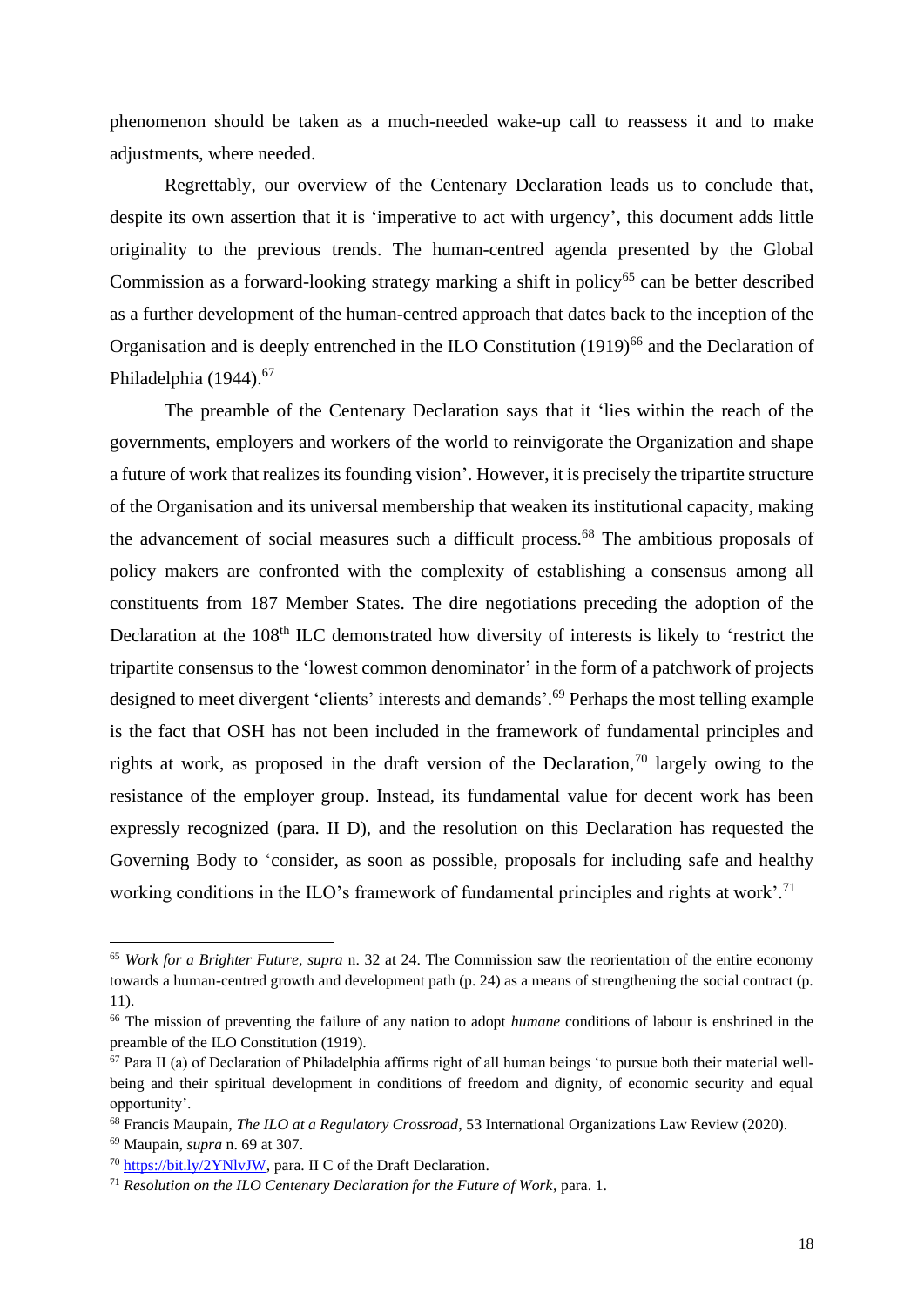The same is true of the first legal instruments in the EPSR context, which run the risk of being trapped in the classical tensions among central institutions, supranational parties, national governments and local pressures. Hailed as a landmark opportunity for the EU to trigger a shift in policy discourse,<sup>72</sup> the recently implemented and upcoming initiatives of the EPSR might create important political momentum in times of disenchantment and distrust. They could also tackle the rising anti-EU sentiment and populist waves. However, the Pillar itself, reading very much like the outline of a bill of rights,  $73$  does not represent a significant development in the 'constitutional imbalance', as it is based on a logic that links better performing economies with more equitable, adaptable and inclusive societies, in line with the perhaps outdated EU model of 'flexicurity'.<sup>74</sup> The fact that it was designed for the Euro area should facilitate its acceptance and speed up its development. On closer inspection, the presumed overlap between economic cooperation and social solidarity sends a clear, but scarcely innovative message on the interdependence of these two policy areas.

All in all, the EU institutions are paralyzed in the archaic divergence between *economic*, currently wearing the new clothes of *digital*, and *social* objectives. <sup>75</sup> If anything, the rapid development of tech companies makes it clear that this is a false incompatibility, since most of their comparative advantage of platforms is gained through sustained efforts to undermine existing regulation, mostly employment and social security rules, often resulting in unfair competition and in an unlevel playing field.<sup>76</sup> A situation where power and control are concentrated may also lead to oligopolistic behaviours at the expense of workers, clients and consumers' welfare.<sup>77</sup> Admittedly, the European Commission noted that 'regulatory grey zones are exploited to circumvent rules designed to preserve the public interest'.<sup>78</sup> Therefore, assuming the market-oriented approach of the EU policy actors, should they give free rein to platform operators, serious unintended consequences could materialize, including the

<sup>72</sup> European Commission, *Statement of President Juncker on the Proclamation of the European Pillar of Social Rights* (2017)[, https://ec.europa.eu/commission/presscorner/detail/en/STATEMENT\\_17\\_4706.](https://ec.europa.eu/commission/presscorner/detail/en/STATEMENT_17_4706)

<sup>73</sup> Florin Bonciu, *The European Pillar of Social Rights: Too Little, Too Late?* 18 Romanian Journal of European Affairs 60 (June 2018).

<sup>74</sup> Communication of 27 June 2007, *Towards Common Principles of Flexicurity: More and Better Jobs Through Flexibility and Security* [{SEC\(2007\) 861} {SEC\(2007\) 862}](https://eur-lex.europa.eu/legal-content/EN/ALL/?uri=CELEX:52007DC0359)

<sup>75</sup> Ane Aranguiz, *Social mainstreaming through the European pillar of social rights: Shielding 'the social' from 'the economic' in EU policymaking*, 20 European Journal of Social Security, 341–63 (2018).

<sup>76</sup> Harald Hauben, Karolien Lenaerts, & Susanne Kraatz, *Platform economy and precarious work: Mitigating risks*, (2020) Directorate-General for Internal Policies.

<sup>77</sup> Sanjukta M. Paul, *Uber as for-profit hiring hall: a price-fixing paradox and its implications*, 38 Berkeley Journal of Employment and Labor Law, 233–64 (2017).

<sup>78</sup> *See* Introduction, COM(2016) 356, p. 2.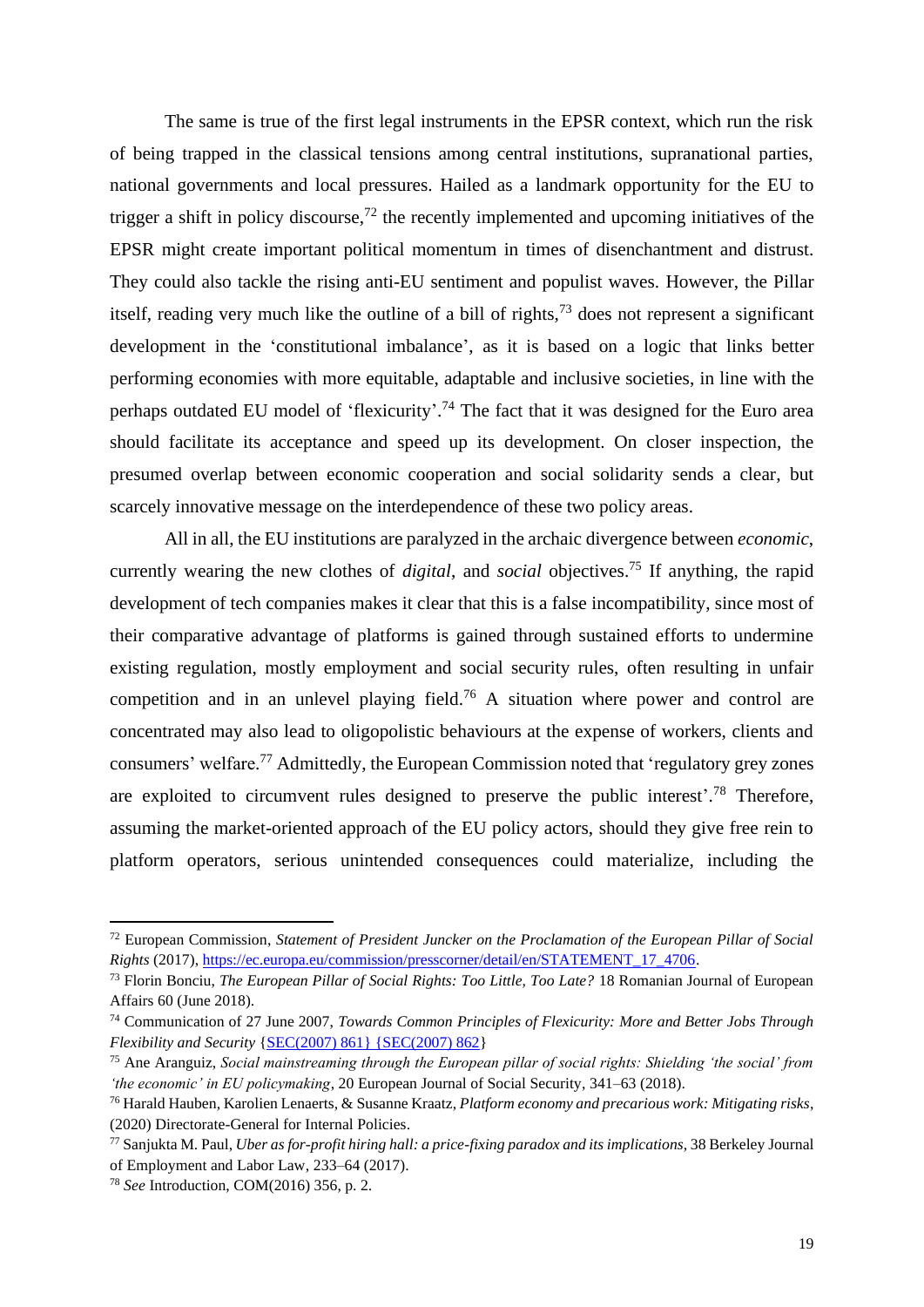obstruction of start-ups and smaller scale initiatives.<sup>79</sup> After the harsh decade of austerity, the digital economy is precisely the terrain where the goal of unleashing the potential of new, highly efficient markets could go hand in hand with the need to ensure a uniform application of social protection measures. An effective enforcement of social rules is indeed a crucial tool to boost competition and preserve the proper functioning of the internal market.

#### 4.2.THE LEGAL FORCE OF THE NEW INSTRUMENTS AND THE SPECIFICITY OF GOVERNANCE

#### **METHODS**

Both the ILO and the EU have decided to adopt mostly extraordinary measures to address the digital transformation of work. The legal force and enforceability of these measures vary widely: in general, the ILO's measures are characterized by low levels of obligation and precision and a (moderately) high level of delegation, while the EU's system is highly legalized, with high degrees of obligation, precision, and delegation.<sup>80</sup> While the ILO finds itself in a 'softlaw trap' of non-binding recommendations and voluntarily ratified conventions,  $81$  the soft-law measures at the EU level intersect with directives that are binding as to the result to be achieved by each Member State. The choice of form and methods of implementation is left to the national governments, which may result complex in those jurisdictions where the interference of EU in the social domain is not welcomed enthusiastically. If it is true that soft policy methods of coordination facilitated the development of modern policies in the past, 'beyond the limited concept of hard European legal competence in the area of social policy',<sup>82</sup> this approach proves to be limited in current times, especially when it comes to resolving the tensions between the economic and social objectives within the current European governance.<sup>83</sup> The EPSR will require further initiatives, including in the context of the European Semester, to raise pan-European social standards, as both the recommendation and the proclamation are soft law instruments without legally binding force.

<sup>79</sup> Luigi Zingales, *'The digital robber barons kill innovation': the Stigler Center's report enters the senate* (2019), [http://bit.ly/2P4c9U6.](http://bit.ly/2P4c9U6)

<sup>80</sup> Kenneth W. Abbott, Robert O. Keohane, Andrew Moravscik, Anne-Marie Slaughter, & Duncan Snidal, *The Concept of Legalization*, 54 International Organization (2000), cited in Miriam Hartlapp, *On Enforcement, Management and Persuasion: Different Logics of Implementation Policy in the EU and the ILO*, 45 JCMS: Journal of Common Market Studies 653–74 (2007).

<sup>81</sup> Alain Supiot, *The Tasks Ahead of the ILO at Its Centenary*, 159 International Labour Review 126 (2020).

<sup>82</sup> Frank Hendrickx & Pieter Pecinkovsky, *EU Economic Governance and Labour Rights: Diversity and Coherence in the EU, the Council of Europe and ILO Instruments*, in *Global Governance of Labour Rights: Assessing the Effectiveness of Transnational Public and Private Policy Initiatives*, 137 (Marx, Wouters, Rayp, & Beke eds. Edward Elgar 2015).

<sup>83</sup> Sacha Garben, *The Constitutional (Im)balance between 'the Market' and 'the Social' in the European Union*, 13 European Constitutional Law Review, 23–61 (2017).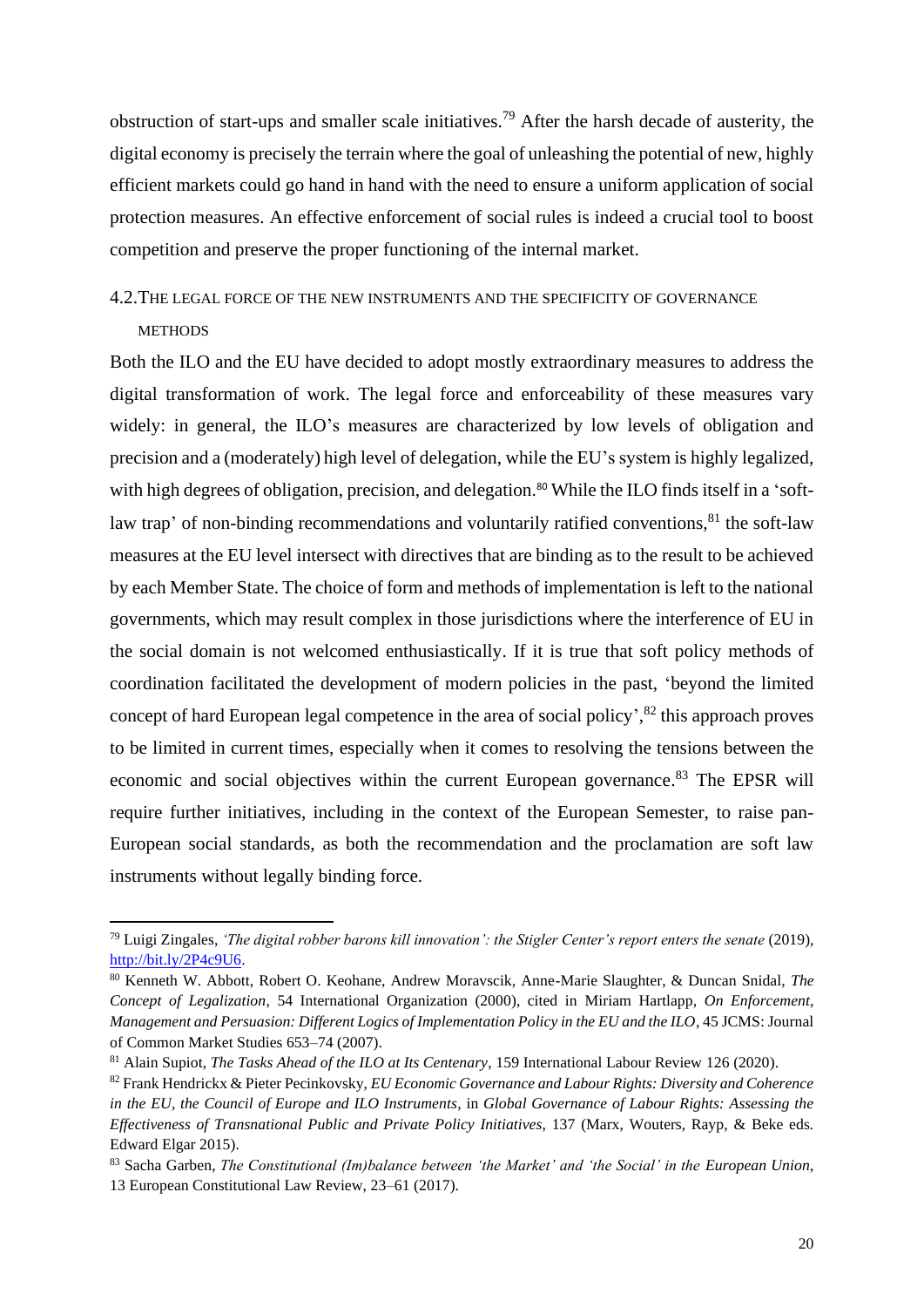The development of the EPSR is strongly reliant on political will and courage. The recent instruments are far from conducing to a homogenous international and EU-wide standard. However, despite the Pillar's intrinsic weakness, it has been argued that 'there is a good chance that sooner or later its principles will be invoked before the national and EU courts', enhancing its actual relevance and scope.<sup>84</sup> It has been also said that the static imagery evoked by the notion of a 'pillar' does not capture the true nature and potential of the initiative, which is dynamic and fluid, wide-ranging and permeating.<sup>85</sup>While it is foreseeable that, despite its more exhortatory than mandatory nature, the Pillar could mark a new stage in strengthening the EU's social dimension, this can happen only if solemn declarations are accompanied by political strength embedded in hard-law measures that are duly implemented at the national level, in the legislative, judicial and industrial arenas.

Similarly, the effectiveness of the ILO agenda ultimately relies on Member States' voluntary incorporation of labour standards into their legislation. While the Declaration serves as a broad policy roadmap, the responsibility to develop measures responding to the challenges of the digital revolution rests predominantly on domestic regulators. The Declaration calls on national governments to respond to challenges and opportunities relating to the digital transformation of work, including platform work (para. III C (v)), but lacks concrete guidance on how to do so in a reasonable timeframe. Notably, the progressive proposal discussed during the Future of Work Initiative and elaborated by the Global Commission to develop an international governance system for labour platforms has not been adopted by the ILO constituents.<sup>86</sup>

More openness towards decentralized, layered models of governance would be desirable at both supranational levels. Already in early days of the platform economy, the EU Commission has considered 'principles-based self-regulatory/co-regulatory measures, including industry tools for ensuring application of legal requirements and appropriate monitoring mechanisms' as a viable governance option.<sup>87</sup> Regrettably, this proclamation has not been thus far translated into a polycentric model of co-regulation engaging multiple

<sup>84</sup> Zane Rasnača, *(Any) Relevance of the European Pillar of Social Rights for EU Law?* (2017), <http://bit.ly/37vCUYS>

<sup>85</sup> Sacha Garben, *The European Pillar of Social Rights: An Assessment of its Meaning and Significance'*, 14 European Constitutional Law Review 210–30 (2018)

<sup>&</sup>lt;sup>86</sup> The Report of the Global Commission has noted that it would be desirable to envisage such a system that would set minimum rights and protections, and require platforms and their clients to respect certain minimum rights and protections. As a model of such governance, the commission has pointed towards the Maritime Labour Convention, 2006, which has established a global standard for seafarers.

<sup>87</sup> Communication of 2 June 2016, *A European Agenda for the Collaborative Economy*, at 5.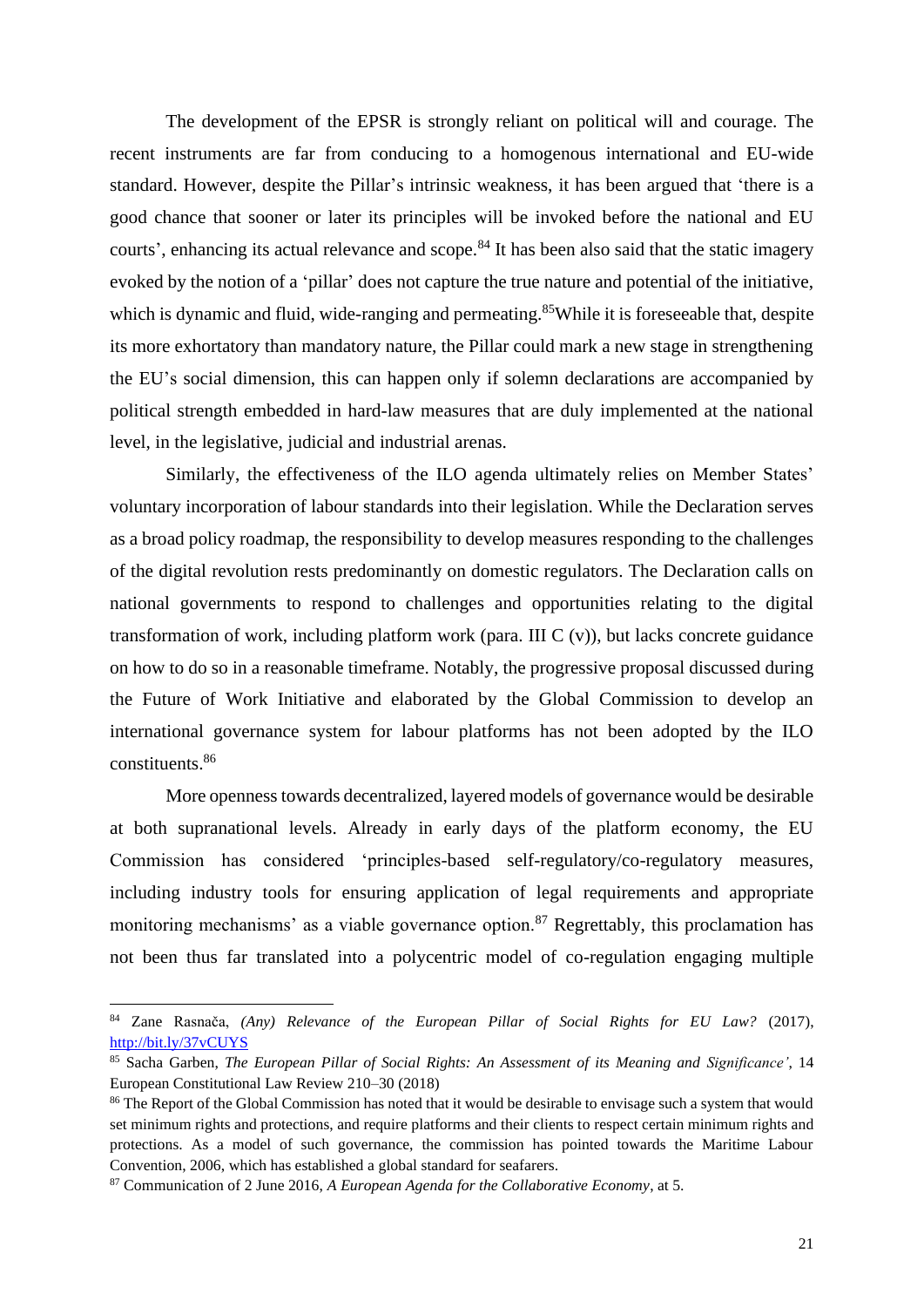stakeholders, including technological companies, social partners and non-governmental organisations.<sup>88</sup> Such a hybrid yet coordinated governance method could surpass the limitations of top-down regulation. It could help to bridge the governance gap resulting from two intrinsic features of the digital transformation: (i) velocity of the technological advancements outpacing the standard regulatory procedures, and (ii) the information asymmetry between tech companies disposing of data driving their operations and the regulators, whose understanding of the underlying digital infrastructure is still imperfect.<sup>89</sup> We argue that new forms of institutional layering and multilevel architecture would not run counter to the institutions' objectives. The best course of action would be to envisage a 'smart mix' of public and private governance mechanisms.

#### 4.3.THE RELEVANCE OF A COLLECTIVE GOVERNANCE AND SOCIAL DIALOGUE

As argued in the previous section, the rapidly changing nature of those forms of work enabled by digital transformation could be better addressed by elastic policy instruments, including those belonging to the traditional arsenal of collective autonomy. Yet, the documents analysed here give scant consideration to traditional and modern involvement tools.

The Declaration merely reiterates the *status quo* with regard to collective bargaining, saying that it constitutes one of essential elements of ILO action (para. II B), and that the Organisation needs to direct its efforts to secure freedom of association. It considers the effective recognition of the right to collective bargaining as an enabling right (para.  $II(A)(vi)$ ) and reiterates that effective workplace cooperation should respect collective bargaining (para. II C). The document does not address the revitalization of collective representation called for by the Global Commission. The EU's discourse is more dynamic, with the Commission intending to 'explore ways to promote social dialogue and collective bargaining and increase the capacity of unions and employer organisations at EU and national level' and to 'make full use of existing instruments on workers involvement such as the European Works Councils to promote the culture of information and consultation of workers'.<sup>90</sup> In one of her first public

<sup>88</sup> Such a model has been advocated by *inter alia* Michèle Finck, *Digital co-regulation: designing a supranational legal framework for the platform economy*, European Law Review, 47–68 (2019).

<sup>89</sup> Sangeet Paul Choudary, *The architecture of digital labour platforms: Policy recommendations on platform design for worker well-being*, International Labour Office – Geneva: ILO (2018)

<sup>90</sup> Communication of 14 January 2020, *A Strong Social Europe for Just Transitions* [\(COM\(2020\) 14 final\)](https://eur-lex.europa.eu/legal-content/EN/TXT/?uri=CELEX:52020DC0014&qid=1580400520904). Similarly, in 2019, the High-Level Expert Group on the Impact of the Digital Transformation on EU Labour Markets recommended 'reinvigorat[ing] social dialogue through intensified and better organised dialogue of workers and social partners especially in the platform economy' and has invited 'both unions and employers as well as platform operators to participate in an ongoing exchange for improved collective outcomes (Social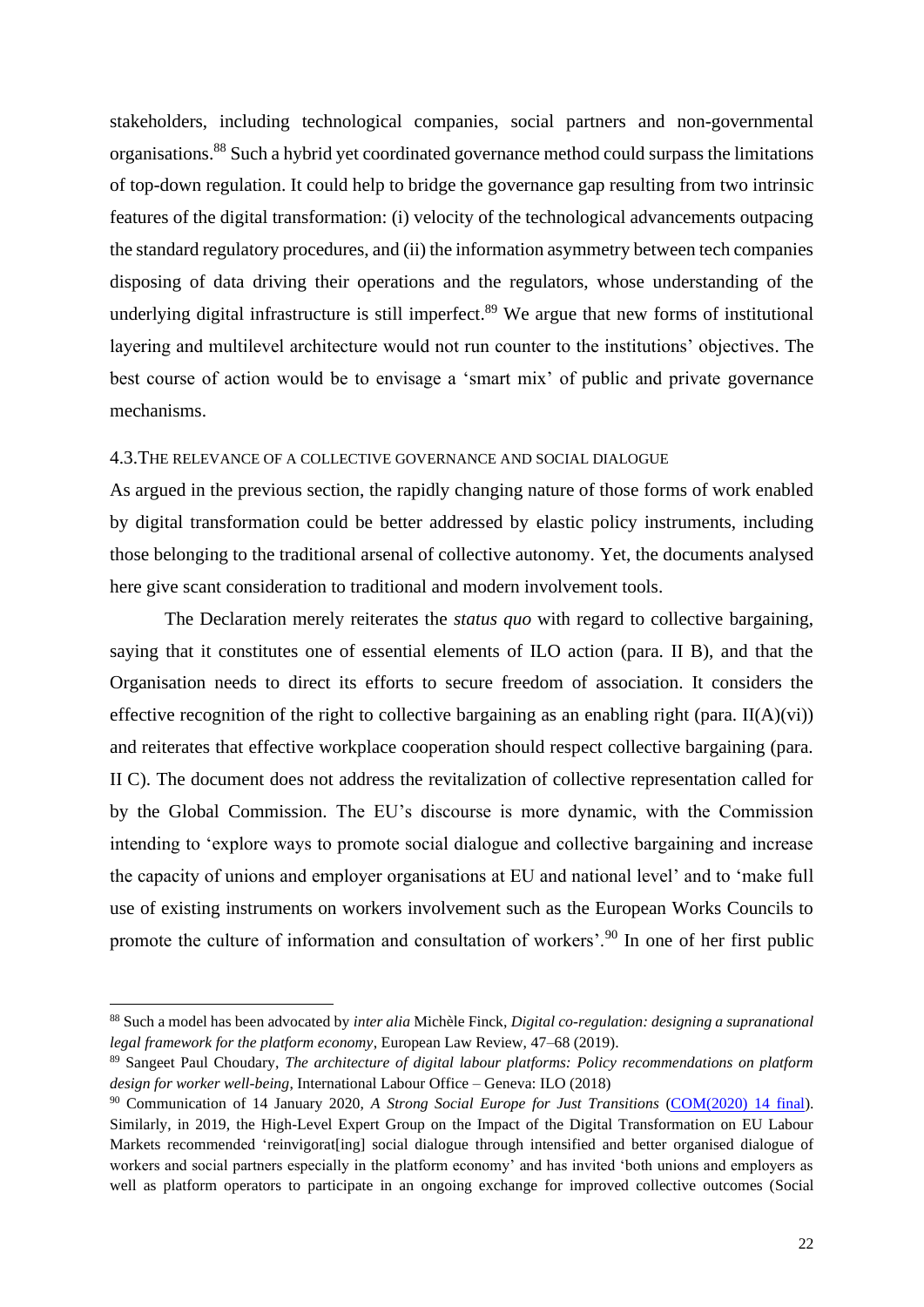appearances, Vice President Margrethe Vestager claimed that it is crucial to 'make sure that there is nothing in the competition rules to stop those platform workers from forming a union, to negotiate proper wages as  $\ldots$  in any other business'.<sup>91</sup> More recently, the EU Commission launched 'a process to ensure that the EU competition rules do not stand in the way of collective bargaining for those who need it'.<sup>92</sup>

These issues are on the policy radar, at least in terms of declarations of intent. However, the risk is that a static interpretation of EU competition law could further exacerbate the Kafkian situation of platform workers and many other vulnerable own-account workers who are unreasonably treated as 'undertakings' for the purposes of EU antitrust law without having the possibility of controlling their work processes, the prices of their 'services' and, more broadly, their conduct in the market.<sup>93</sup> It is essential to ensure that those workers disenfranchised because of their employment status can effectively exercise the fundamental right to collective bargaining, recognized by international law instruments to 'workers' in general, without making a distinction between standard and non-standard categories. This can be achieved through an update of the current legal framework and, where appropriate, the adoption of a new interpretation of the antitrust categories, in order to allow larger segments of the labour force to improve working conditions and, thereby, to help promote inclusive and sustainable growth.

Parallel to this legal barrier, the digital transformation triggers a need to seek new forms of collective voice. A legal environment friendly to such collective forms should be secured, overcoming the limitations of the classical, albeit to some extent eroding model centred on standard employment relationship (SER).<sup>94</sup> Social dialogue and collective bargaining represent flexible solutions to promote fair conditions for non-standard workers, while legislation and legal claims have been struggling to respond promptly and adequately to the current scenario. Moreover, inventive involvement mechanisms will become increasingly important with

Dialogue)'. European Commission, *Report of the HLEG on the Impact of the Digital Transformation on EU Labour Markets* (Luxembourg 2019).

<sup>91</sup> Javier Espinoza, *Vestager Says Gig Economy Workers Should 'Team Up' on Wages*, Financial Times, 24 October 2019[, https://on.ft.com/2pPHst2.](https://on.ft.com/2pPHst2)

<sup>92</sup> *See* [https://ec.europa.eu/commission/presscorner/detail/en/IP\\_20\\_1237.](https://ec.europa.eu/commission/presscorner/detail/en/IP_20_1237)

<sup>93</sup> C-413/13, *FNV Kunsten Informatie en Media contro Staat der Nederlanden* [2014[\] ECLI:EU:C:2014:2411,](https://eur-lex.europa.eu/legal-content/IT/ALL/?uri=CELEX%3A62013CJ0413) para 36. Eva Grosheide & Beryl ter Haar, *Employee-Like Worker: Competitive Entrepreneur or Submissive Employee? Reflections on ECJ, C-413/13, FNV Kunsten Informatie*, 21 (Łaga, Bellomo, Gundt, & Miranda Boto eds. Gdańsk University Press, 2018).

<sup>94</sup> Background paper for discussion at the ILO-AICESIS-CES Romania International Conference (Bucharest, 10– 11 October 2019), [https://www.ilo.org/global/docs/WCMS\\_723431/lang--en/index.htm;](https://www.ilo.org/global/docs/WCMS_723431/lang--en/index.htm) Antonio Aloisi, *Negotiating the Digital Transformation of Work: Non-standard Workers' Voice, Collective Rights and Mobilisation Practices in the Platform Economy* (EUI Working Paper 2019).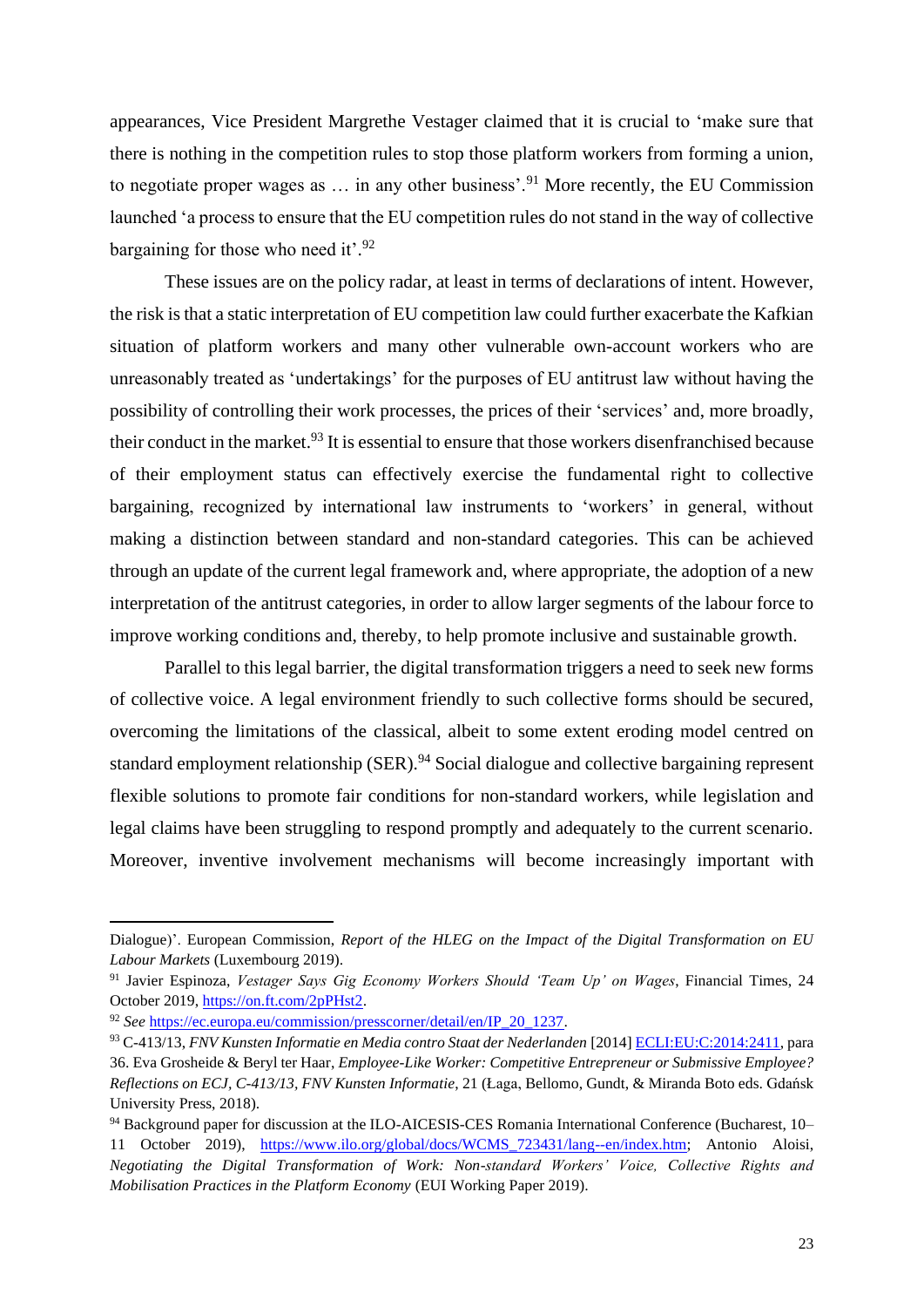intensified algorithmic managerial control at the workplace, the growth of new forms of employment and the risk of technological displacement.<sup>95</sup>

There is more: non-standard workers are developing new engagement techniques, shaping collective agency and promoting effective renegotiation of their work arrangements.<sup>96</sup> These initiatives can be either assisted, if not even led, by long-established unions or promoted by grassroots movements. The most convincing strategy for ensuring decent work in the platform economy should be an embedding of platform workers, across the entire spectrum of practices, 'from organising workers and engaging in information and consultation exchanges with platforms through to collective bargaining and co-determination'.<sup>97</sup> From a pragmatic point of view, effective trade union strategies would be based on the negotiation of encompassing collective agreements, extending negotiated outcomes to non-standard workers.<sup>98</sup> At the same time, there is a need to increase the importance of organising the transborder platform work, considering that in many cases there is no limitation of the physical location where the services are completed and consequently several national legal systems and jurisdictions may be implicated.

#### 4.4. THE LONG WAY TO UNIVERSALISM

The endeavour to move towards universal protection permeates both supranational agendas. The EU's recommendation on access to social security, which does not apply to social assistance and to minimum income protection schemes, invites Member States to tailor the rules to specific groups while maintaining a general principle of universality. Also, the GDPR applies regardless of employment status. However, given the instrument's goal, it is doubtful whether the legislative technique adopted has the right credentials to become the new standard.

The initial stages of work on the Directive 2019/1152 have generated many expectations, which eventually turned out to be hard to be fulfilled with one single legal document. It was hoped that this Directive would not only be a response to the *platformization* of the labour market but, more generally, would crystallize and advance the EU social *acquis*

<sup>95</sup> Valerio De Stefano, *Negotiating the Algorithm: Automation, Artificial Intelligence and Labour Protection*, Employment Policy Department Working Paper No. 246 (2018).

<sup>96</sup> Hannah Johnston and Chris Land-Kazlauskas, *On Demand and Organized: Developing Collective Agency, Representation and Bargaining in the Gig Economy,* ILO Conditions of Work and Employment Series No. 94 (2018).

<sup>97</sup> Jeremias Prassl, *Collective Voice in the Platform Economy: Challenges, Opportunities, Solutions*, Report to the ETUC (2018) at 20.

<sup>98</sup> Minawa Ebisui*, Non-standard workers: Good practices of social dialogue and collective bargaining*, E-Journal of International and Comparative Labour Studies, 211–246 (2012).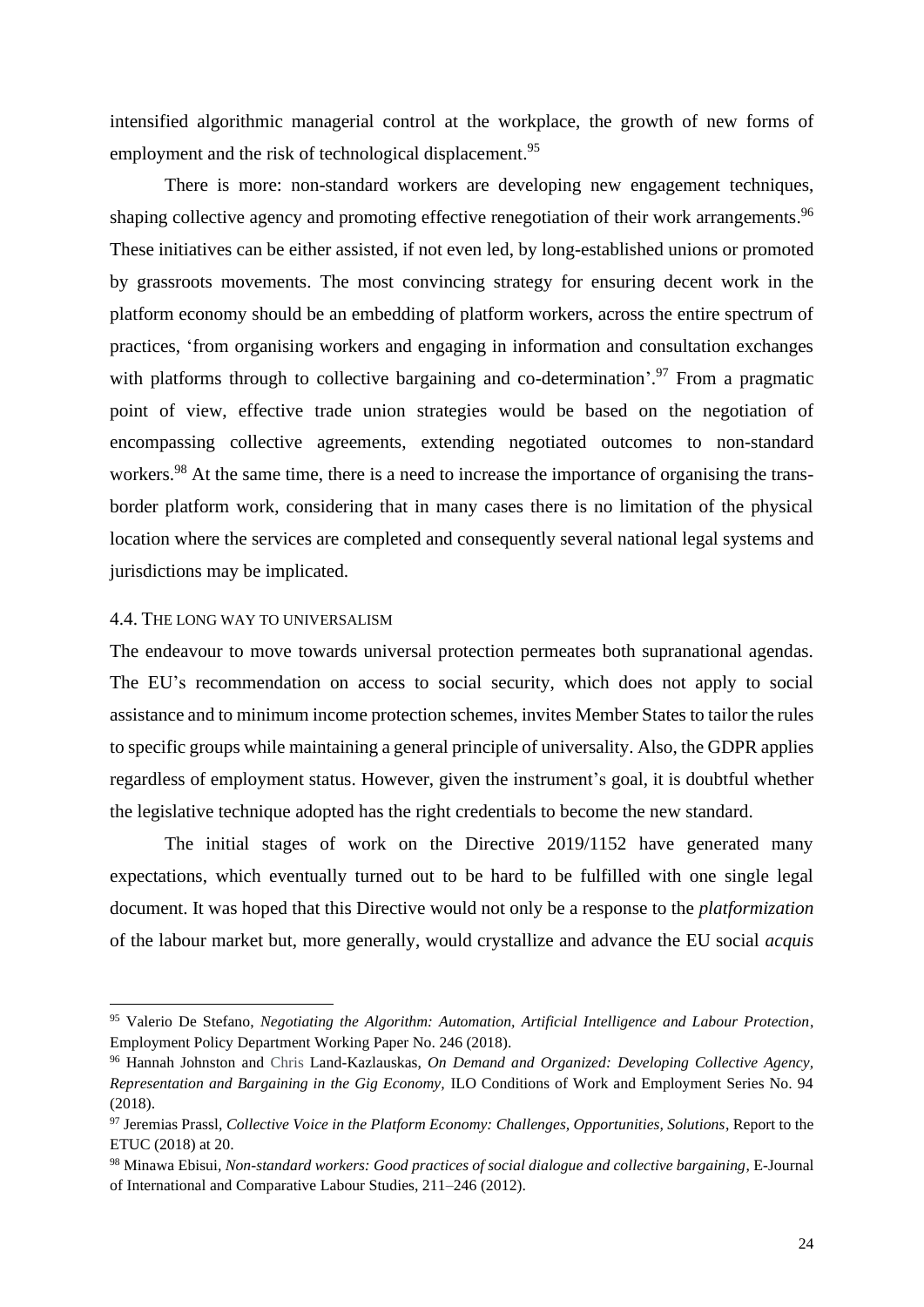by broadening its personal scope in the area of fair contractual terms. What has been achieved is the acknowledgment of the fact that providing workers with thorough, correct, and timely information is a critical pre-requisite for enforcing and improving working conditions, especially for those workers who are prone to experiencing precarious situations.<sup>99</sup> However, the stuttering results in defining the personal scope of the document may jeopardize the effective and adequate application of this protective tool for non-standard workers in Europe.<sup>100</sup> If a very light set of requirements related to transparency and stability has encountered such strong resistance by Member States during the course of the negotiations on the Directive, it is doubtful whether more can be achieved in other areas where conflictual forces may result overwhelming.

Also as regards the ILO, to put it bluntly, applying a truly inclusive and forward-looking system of protection regardless of the worker's contractual status remains easier said than done. Regrettably, the Conference did not approve even the Draft Declaration's recognition that '[a]ll workers, *regardless of their employment status or contractual arrangements*, should be guaranteed: (i) respect for their fundamental rights; (ii) an adequate living wage; (iii) limits on maximum working hours; (iv) safety and health at work'. The explicit formulation '*regardless of their employment status or contractual arrangements*' was opposed by *inter alia* the government members of the EU Member States.<sup>101</sup> Nor have privacy and personal data protection been guaranteed as rights of all workers regardless of their status (Draft Declaration para. III B (v)). It is thus left to the Member States to protect their nationals' privacy and personal data; the ILO does not assume any commitment, though it maintains its broad mandate to provide technical assistance (para. III C (v)).

While we are aware of the difficulties intrinsic in the policy making process at both supranational levels, it cannot be emphasised strongly enough that labour regulation needs to be extended to workers who are still unreasonably excluded from the scope of employment law because of the construction and the rigid interpretation of existing categories. It is to be wished that this renewed activism will trigger the implementation of a social agenda promoting rights for workers, regardless of their (genuine or carefully crafted) contractual classification. Instead of small, gradual steps, we expect a decisive change both at the judicial and legislative level.

<sup>99</sup> Bednarowicz, *supra* n. 57.

<sup>100</sup> Izabela Florczak & Marta Otto, *Precarious Work and Labour Regulation in the EU: Current Reality and Perspectives*, in *Precarious Work*, 3 (Kenner, Florczak, & Otto eds. Edward Elgar, 2019).

<sup>101</sup> Report of the Committee of the Whole: Summary of Proceedings, ILC108-PR6B(Rev.)[, https://bit.ly/31w7VfX,](https://bit.ly/31w7VfX) para. 1133.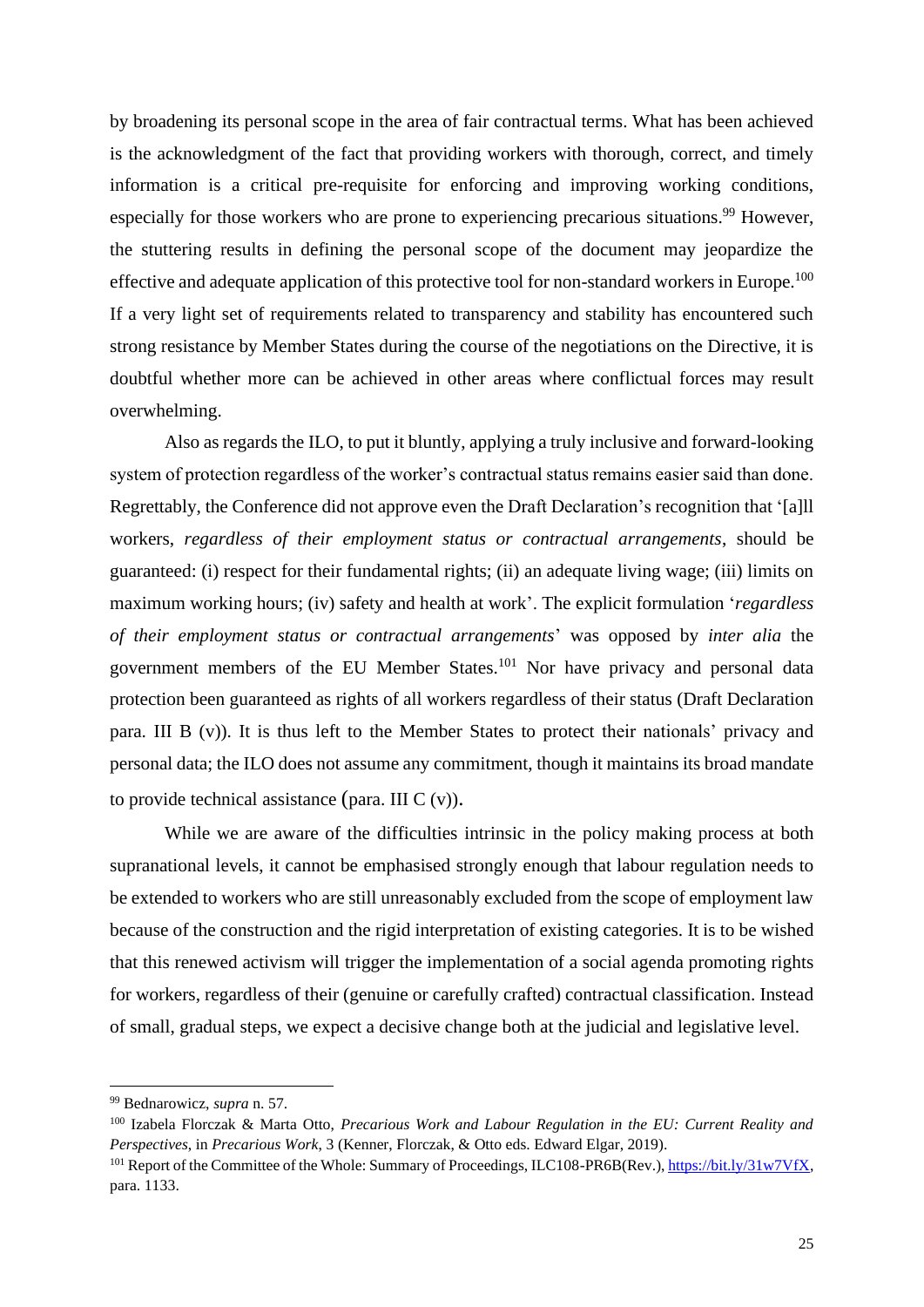Firstly, domestic judges ought to develop an elastic understanding of the concept of worker, including in the field of collective rights, in order to make labour regulation effective and to promote legal certainty. Such an interpretation would be also beneficial for new economic players in the digital economy. Indeed, more effective compliance mechanisms will surely afford concrete solutions, to the advantage of workers and competitors operating in the same industries.

Secondly, consideration should be given to legislative instruments at the European and international level which would introduce an ampler notion of 'worker' to deliver the right to adequate labour and social protection. One could conceive various avenues which could lead to fulfilling this fundamental goal, i.e. delinking protection from the narrowly defined notion of worker. Numerous laudable and original proposals are being put forward in scholarship in this regard. Without intention of favouring any particular approach, nor claiming that we provide an exhaustive list of noteworthy academic initiatives, we signal some of them. There is a sizeable body of extant literature, reinforcing the call towards strengthening social *acquis* and ensuring greater inclusiveness, from which policy makers could indubitably draw much inspiration.

In more concrete terms, thinking of the EU level, one viable approach would be to introduce a new directive amending the scope of the existing ones horizontally. Another idea could be to leverage the CJEU's adaptable interpretation.<sup>102</sup> Further, academics have proposed to define personal work within the scope of labour protection, as encompassing any 'person [who is] engaged by another to provide labour and is not genuinely operating a business on his or her own account'.<sup>103</sup> Such a broad notion of work should be forged without weakening the very notion of employment.<sup>104</sup> If not feasible, another solution could be the implementation of a single directive ensuring equal treatment between all forms of non-standard work and standard work.<sup>105</sup> Moreover, as regards the international legal framework, what could be envisaged is a new type of regulatory instrument going beyond declarations, conventions, and recommendations, which would require a thorough overview of all forms of work, including work beyond wage employment.<sup>106</sup> Yet another unprecedented initiative would be a horizontal

<sup>102</sup> Sacha Garben, Claire Kilpatrick, & Elise Muir, *Towards a European Pillar of Social Rights: Upgrading the EU Social Acquis*, College of Europe Policy Briefs No. 1 (2017).

<sup>103</sup> Nicola Countouris & Valerio De Stefano, *New Trade Union Strategies for New Forms of Employment*, 49 (Etuc, Brussels 2019).

<sup>104</sup> Countouris, *supra* n. 25 at 13.

<sup>105</sup> Hauben, Lenaerts, & Kraatz, *supra* n. 77.

<sup>106</sup> Supiot, *supra* n. 82 at 126.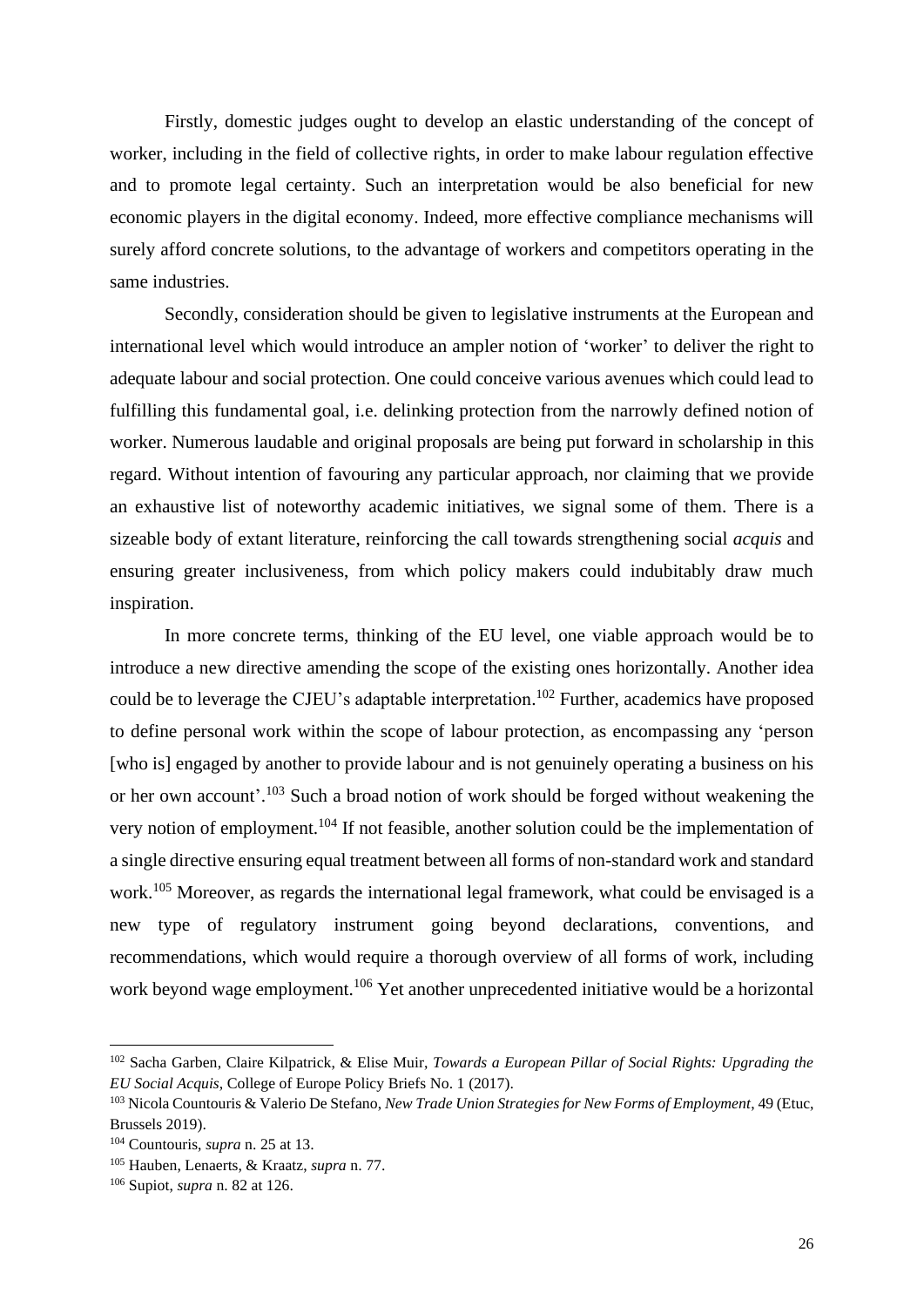instrument – a recommendation for the ILO that would apply to its supervisory bodies, its constituents, and the office. Such a recommendation would call for a broad interpretation of existing conventions and recommendations, reaching beyond the scope of formal salaried employment unless specific instruments expressly provide for a narrower scope.<sup>107</sup>

This sketchy overview of scholarly literature makes it even more apparent that there is a vast room for the ILO and the EU to do more in order to advance their social *acquis* than their current agendas foresee. Although no consensus exists on the best way to proceed, there is no denying that further action is needed to decouple protection from the notion of worker. The fulfilment of subordination criteria shall not be the exclusive 'gate' determining entitlement to labour rights. This is the site of the greatest need for legal intervention.

#### 5. WILL '*FESTINA LENTE*' BE ENOUGH? CONCLUDING REMARKS

The past few years have seen strenuous endeavours by the ILO and the EU to respond to the socio-legal challenges brought about by the technological revolution. While much of the current framework is relevant to new and emerging forms of digital work, there is no room for complacency that the existing laws are (and will be) entirely 'fit for the purpose' in the years to come. A global consensus is shaping up that the challenges posed by digital transformation should not be addressed solely at the national level. Within their mandates, the ILO and the EU are in the best position not only to stimulate the multi-pronged discussion on the future of work, but to adopt effective, collective and cutting-edge responses.

A reader looking for an enthusiastic overview of innovative policy measures may be left dissatisfied. As we have argued, no radical shift has been achieved at either of the levels analysed. The policy approach towards new forms of work has been akin to that of the past, focusing on bringing non-standard workers under the protective scope of labour law by stretching the notion of employment and countering sham self-employment, as well as extending some work-related rights beyond employment. To date, there have been no initiatives aimed at further normalization through dedicated regulation or hard-law instruments tailored for the new forms of work (e.g., a directive or convention on platform-mediated work). Nonetheless, the lack of regulatory measures does not necessarily imply institutional ignorance or, a reckless blessing on the many harms affecting many workers all over the world and in Europe as well. Paradoxically, the absence of specific – or, even worse, one-size-fits-all –

<sup>107</sup> Countouris, *supra* n. 25 at 13.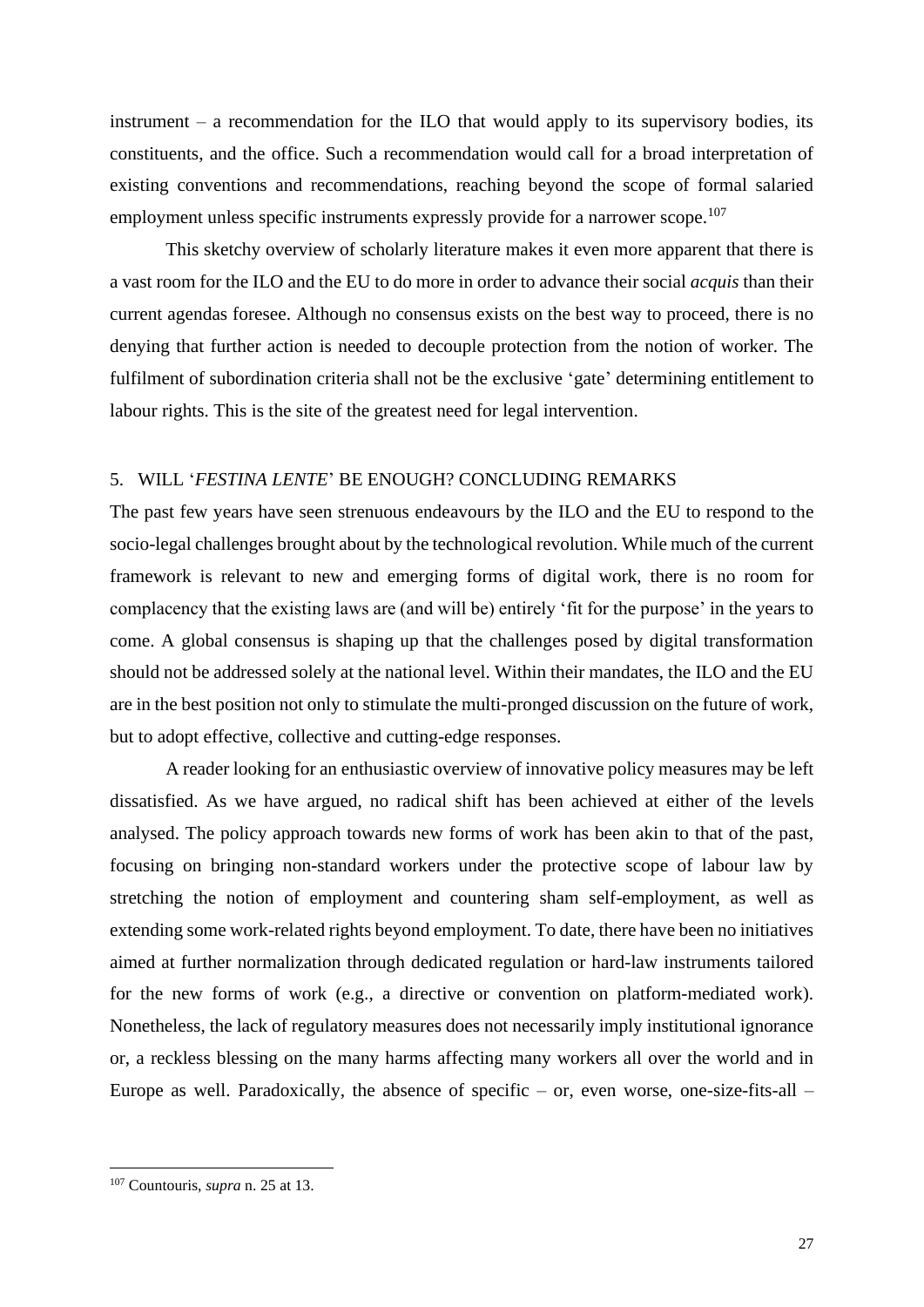provisions reveals a praiseworthy reluctance to authorize interventions that are too narrow and therefore prone to rapid obsolescence or selective disapplication.

The vast bulk of policy makers' energies should be concentrated not on 'reinventing' legal-conceptual forms and corollary rights and obligations, but on their more reliable inspection and enforcement. One of the major challenges in this regard is the aforementioned information asymmetry, which hinders the oversight capacity of public authorities unless relevant data is shared by the companies.<sup>108</sup> Thus, mandating transparency of companies' internal and external operations is the first, necessary step without which monitoring and enforcement of labour and social rights (including core labour standards such as the antidiscrimination principle) is bound to fail. Moreover, far-reaching control mechanisms typically put in place by digital platforms with relation to various aspects of work performance could be harnessed in order to stimulate compliance with applicable regulations. Indeed, both social partners and platforms are well-placed to monitor working time regulations, minimum hourly wage, equal pay or application of OSH regulations. This brings us back to our previous point regarding the need for a greater involvement of collective and industry actors in designing compliance schemes and monitoring mechanisms.<sup>109</sup> At the EU institutional level, instead, the newly created European Labour Authority (ELA) could be conferred on new tasks in this area to advance its role a 'continental' labour inspectorate.

Further tightening of institutional ties is very welcome, not least in light of the ILO's commitment to promote greater coherence within the multilateral system reaffirmed in the Centenary Declaration.<sup>110</sup> Delivering on this mandate requires stronger cooperation not only across the UN system<sup>111</sup> but also with regional intergovernmental organizations such the EU. Moreover, the ILO's engagement in a deeper partnership with the EU could be seen as a form of institutional layering that would help to reach the ILO's governance objectives. The

<sup>108</sup> Choudary, *supra* at 90. Agnieszka Piasna, *Counting gigs. How can we measure the scale of online platform work?*, ETUI Research Paper-Working Paper (2020).

<sup>109</sup> Antonio Garcia-Muñoz Alhambra, Beryl Ter Haar, & Attila Kun, *Harnessing Public Institutions for Labour Law Enforcement: Embedding a Transnational Labour Inspectorate within the ILO*, 17 International Organizations Law Review 233-60 (2020).

<sup>&</sup>lt;sup>110</sup> The Declaration pronounces that '[o]n the basis of its constitutional mandate, the ILO must take an important role in the multilateral system, by reinforcing its cooperation and developing institutional arrangements with other organizations to promote policy coherence in pursuit of its human-centred approach to the future of work, recognizing the strong, complex and crucial links between social, trade, financial, economic and environmental policies', para. IV F.

<sup>&</sup>lt;sup>111</sup> In September 2019, the UN General Assembly endorsed the ILO Centenary Declaration and called on UN bodies to consider integrating the Declaration's policy proposals into their work; *see* the note at [https://www.ilo.org/moscow/news/WCMS\\_719183/lang--en/index.htm](https://www.ilo.org/moscow/news/WCMS_719183/lang--en/index.htm)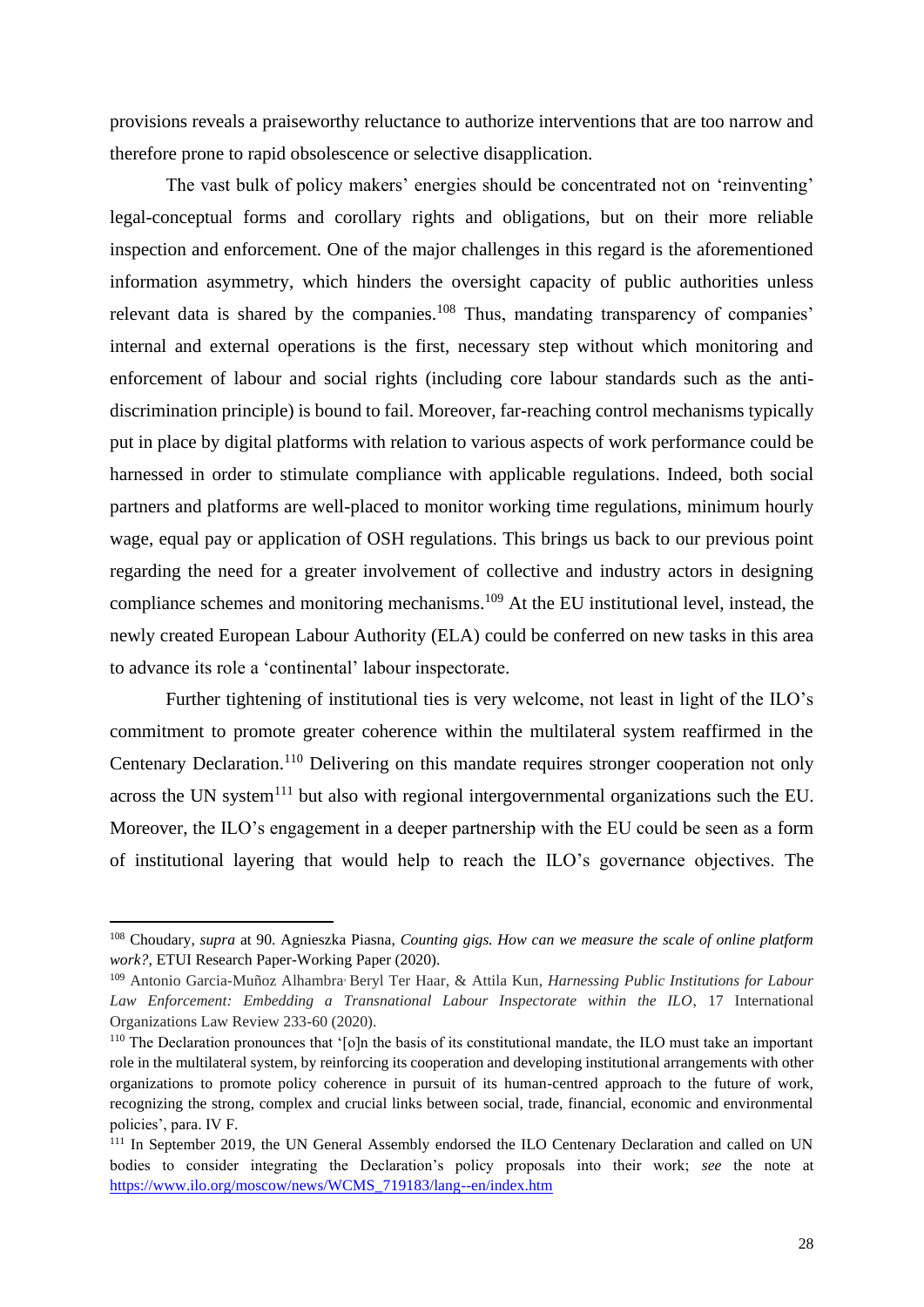'internalization' of core ILO concepts by the EU in its agenda could generate a 'multiplier effect' and thus increase the significance of the Declaration.<sup>112</sup> The conclusions adopted by the EU Council on 24 October 2019 call on the European Commission to update its 2006 communication 'Promoting Decent Work for All – The EU Contribution to the Implementation of the Decent Work Agenda in the World' in light of the Declaration, the EPSR, and the 2030 Agenda for Sustainable Development.<sup>113</sup> Arguably, the concept of 'decent work' has been already integrated at the EU level in the EPSR.<sup>114</sup>

It remains to be seen how both institutions will continue to enhance their collaboration in the area of employment and social policies.<sup>115</sup> It will be particularly interesting to see whether any ILO-EU joint initiative will emerge concerning the digital transformation, e.g., on platform work or AI. UN Secretary-General António Guterres, at the Paris Peace Forum in November 2019, pointed to the EU as an institution that 'must continue to shape the digital age and be at the frontline of technological regulation'.<sup>116</sup> In particular, he drew attention to the GDPR as a measure 'setting an example and inspiring similar measures elsewhere in the world'. The ILO could indeed learn from the European innovative approach to increasing transparency and 'algorithmic accountability' or ensuring workers' sovereignty over data.<sup>117</sup> The 'human-incommand approach' – a term often used in the EU in the specific context of the interaction between humans and artificial intelligence<sup>118</sup> – is certainly but one vital aspect of the 'human centred approach' adopted by the Declaration.

To conclude, the broadly conceived 'future of work' agendas of the ILO and the EU are

<sup>112</sup> Velibor Jakovleski, Scott Jerbi, & Thomas Biersteker, *The ILO's Role in Global Governance: Limits and Potential*, International Development Policy | Revue internationale de politique de développement [Online], 2019, [http://journals.openedition.org/poldev/3026.](http://journals.openedition.org/poldev/3026)

<sup>&</sup>lt;sup>113</sup> The Future of Work: The European Union Promoting the ILO Centenary Declaration Council Conclusions (24 October 2019), [https://data.consilium.europa.eu/doc/document/ST-13436-2019-INIT/en/pdf,](https://data.consilium.europa.eu/doc/document/ST-13436-2019-INIT/en/pdf) para. 31.

<sup>114</sup> Paul van der Heijden, *The ILO Stumbling towards Its Centenary Anniversary*, 15 International Organizations Law Review 218 (2018).

<sup>115</sup> Francesco Pastore, Simonas Gausas, Izabela Styczyńska, et al., *[EU and ILO: Shaping the Future of Work](http://www.europarl.europa.eu/RegData/etudes/STUD/2019/638407/IPOL_STU(2019)638407_EN.pdf)*, Study for the Committee on Employment and Social Affairs, Policy Department for Economic, Scientific and Quality of Life Policies (European Parliament, Luxembourg, 2019); European Union–ILO Cooperation Factsheet, May 2019, *see* <https://bit.ly/2ZucHYC>

<sup>116</sup> *See* <https://bit.ly/2YORCJh>

<sup>&</sup>lt;sup>117</sup> The importance of these measures was mentioned in the Global Commission Report ('the exercise of algorithmic management, surveillance and control, through sensors, wearables and other forms of monitoring, needs to be regulated to protect the dignity of workers. Labour is not a commodity; nor is it a robot,' p. 43).

<sup>&</sup>lt;sup>118</sup> The European Economic and Social Committee advocates that 'workers must be involved in developing these kinds of complementary AI systems in order to ensure that the systems are useable and that the worker still has sufficient autonomy and control (human-in-command), fulfilment and job satisfaction'. *See* paras 2.6 and 4.25 of *Artificial Intelligence – The Consequences of Artificial Intelligence on the (Digital) Single Market, Production, Consumption, Employment and Society* (own-initiative opinion),<https://bit.ly/2NND5ra>